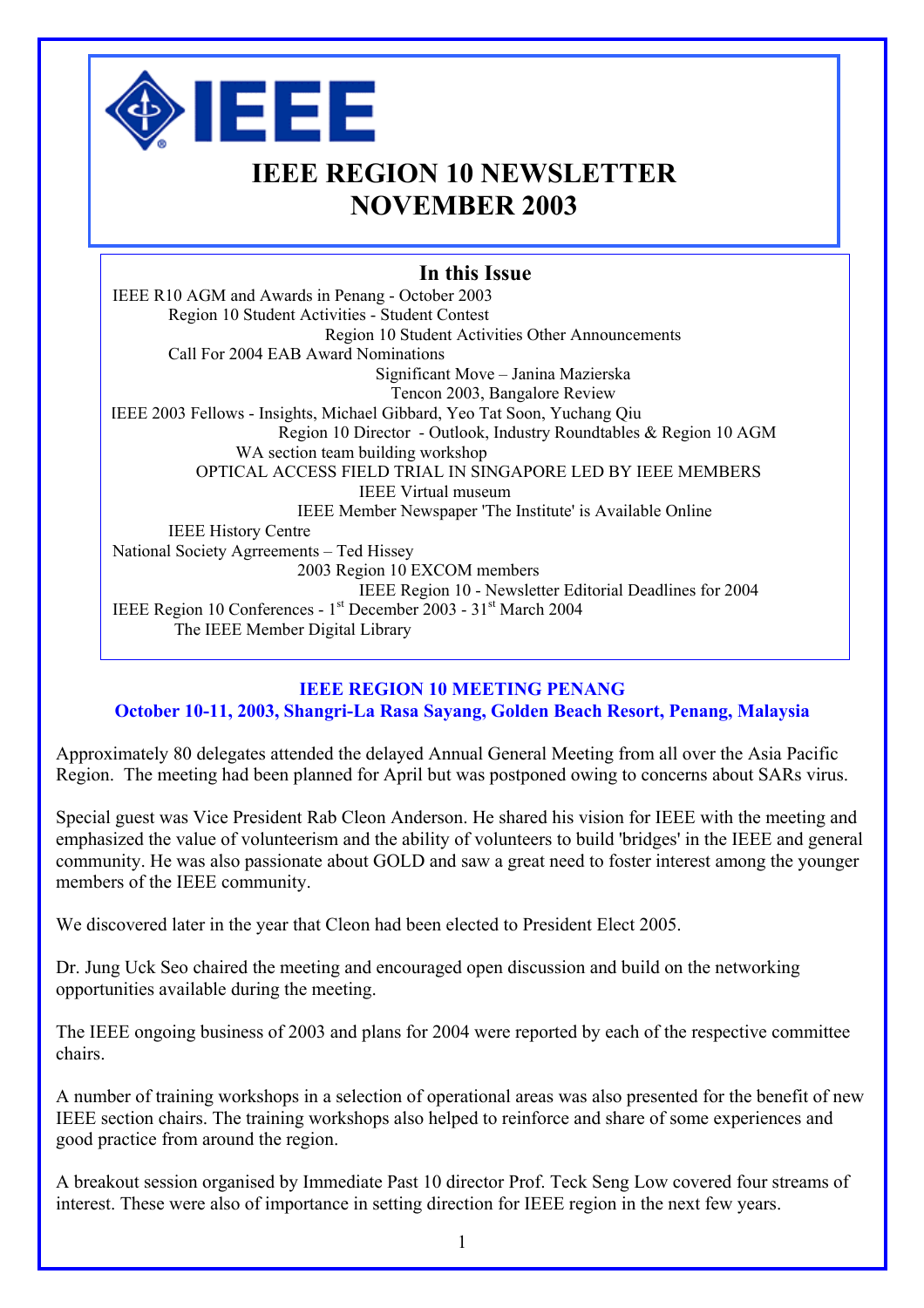Participation in these workshops by all delegates was excellent. The emphasis was not so much on the results in this compressed exercise but to demonstrate the rigour of organizing strategic thinking.

The four work-streams covered were

- **IEEE Products and Services**
- Volunteerism
- **Industry Relations**
- **Governance**

The highlight of the meeting was the presentations of a number of IEEE awards to sections and individuals. The important photographs are featured elsewhere in the newsletter.

Presentations were made at a formal dinner to

- Bangalore section, accepted by Surendra Pal outstanding section R10 2001
- Bombay section, accepted by Anthony Lobo outstanding section R10 2002
- K Rajgopal, Bangalore section outstanding volunteer R10 2002
- S Mukhopadhyay, Delhi section RAB leadership 2002
- Madras section, accepted by S C Pal  $25<sup>th</sup>$  anniversary
- Calcutta section, accepted by K Bhattacharya  $25<sup>th</sup>$  anniversary
- Malaysia section accepted a RAB GOLD committee appreciation certificate in recognition and appreciation of leadership support of GOLD affinity groups.
- Lahore section were also awarded RAB GOLD committee appreciation certificate in recognition and appreciation of leadership support of GOLD affinity groups

Photographs taken during the event are featured elsewhere in the newsletter

Some changes to Region B-Laws have brought them more into line with current HQ By-laws. The main emphasis was on clarifying the functions for the Nominations and Appointments Committee. Additional changes were made for readability plus some language modification.

Student branch funding changes were also proposed to stimulate and sustain student branches. The region has a long history of start-ups of student branches that are not sustained. It has been the worst performing of all 10 regions.

These changes were introduced by the IEEE Region 10 executive committee and endorsed by the IEEE Region 10 committee

There was also an issue raised from the delegates concerning the formal and informal reporting relationships between student branches and sections. This will be carried forward for more discussion at the Student activity executive. Some sections have experienced problems with student branch awareness and accountability.

The Penang location provided pleasant and friendly surroundings for networking. The nearby evening markets and tailors also provided a worthwhile distraction for spouses and delegates in their free time. A cultural dinner and show was also organized for the final evening. This displayed the diversity of cultural dancing that Malaysia was famous for

Representatives of Bangalore, Thailand and Victorian sections presented Tencon 2003, 2004 and 2005 reports.

The Malaysian section has been busy and supportive of IEEE functions and this is the second region meeting hosted in four years.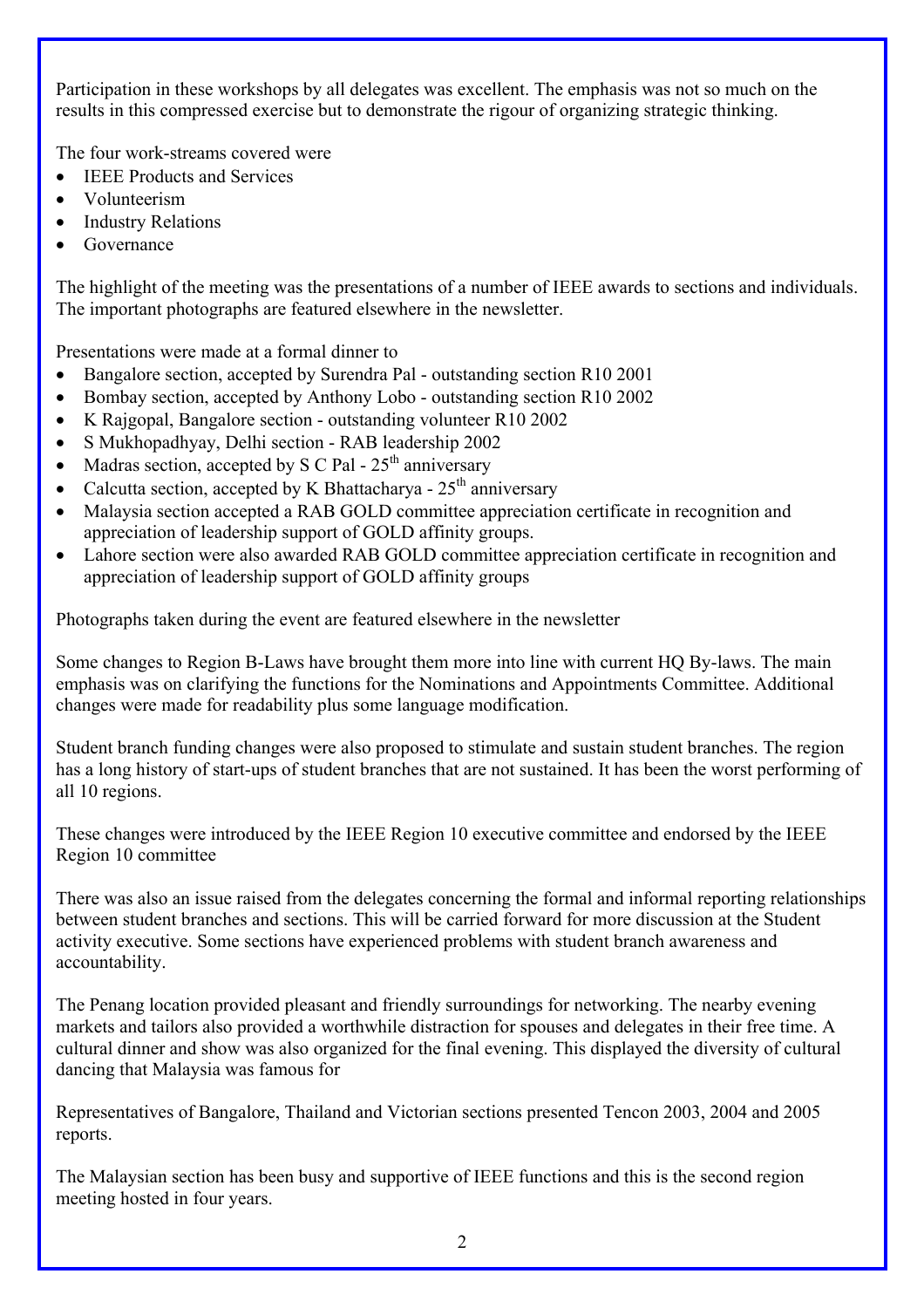From this meeting many of the delegates and distinguished IEEE leaders moved on to Tencon 2003 in Bangalore, India.

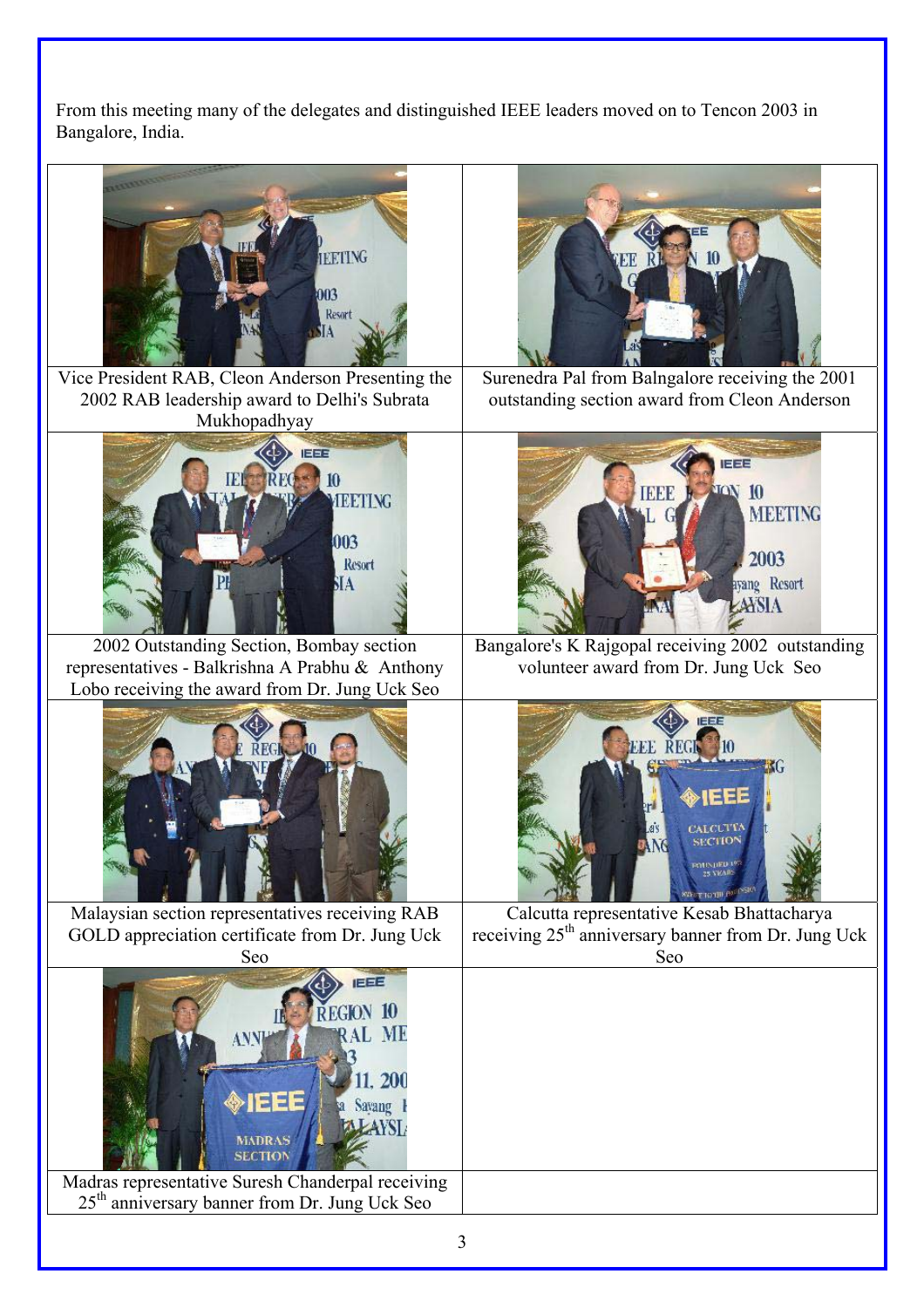### **Region 10 Student Activities STUDENT PAPER CONTEST 2004 DEADLINE: 28<sup>th</sup> February 2004**

The IEEE Region 10 conducts two student paper contests (SPC's) every year, one for the Postgraduate (PG) and the other for the Undergraduate (UG) IEEE Student Members in the Region.

### **Postgraduate Section (PG)**

Open to those IEEE Student Members with basic degrees in electrical engineering, electronics, computer science or any other field of interest of an IEEE Society, who are studying for a postgraduate course. Eligibility to enter the contest must be supported by a letter from the Student Branch Counselor and submitting the paper through the Student Activities Chair of the Section or the Section Chair.

### **Undergraduate Section (UG)**

Open to IEEE Student Members undergoing an undergraduate course in electrical engineering, electronics, computer science or allied subjects. Eligibility to enter the contest must be supported by a letter from the Student Branch Counselor and submitting the paper through the Student Activities Chair of the Section or the Section Chair.

### **CONTEST RULES**

### 1. **ELIGIBILITY**

Open only to IEEE Student Members in the Region. The papers may be on any engineering subject in the field of interest of IEEE (within the scope of IEEE transactions). The number of authors for one paper is limited to 3. All the authors must be students and the first author must be a student member of the IEEE. Supervisors are not allowed to participate in the contest.

### 2. **SUBMISSIONS**

Papers should be submitted electronically to your Section Chair (or the Student Activities Committee Chair) before the date determined by the Section. Each Section is allowed to submit only 3 papers. Deadline at Region 10 is **28th of February 2004**. Papers sent directly will be returned to Section Chair for endorsement. The attached form must be duly completed and signed by the first author and the Student Branch Counselor. If there are more than 3 papers from the Section, the papers should be screened first at the Section level and the best three papers from the Section should be sent to Region 10 SAC Chair by February 28, 2004. Papers should be submitted to the IEEE Section Chair at least 2 weeks before this closing date in order not to avoid delay in submission (or a suitable date as announced by your own Section).

Submissions should include the following:

- Completed Declaration form (see attached) with 1 hardcopy should be sent by airmail.
- 1 electronic copy (in MS Word or Pdf format) (this can be sent by email) or in a diskette.
- Attached form duly completed and signed by Student Branch Counselor. You must include your IEEE student number (failure to do so will result in rejection of your paper).

### 3. **FORMAT**

The format of the paper is similar to any publications of IEEE Transactions or magazines (see any IEEE Transactions). The paper should be typewritten on one side only double column format using font of 10 (Times New Roman) on A4 size and should not exceed 10 pages including figures and tables. An electronic copy must also be submitted together with your hardcopy. You can check the format of IEEE Transactions / magazines.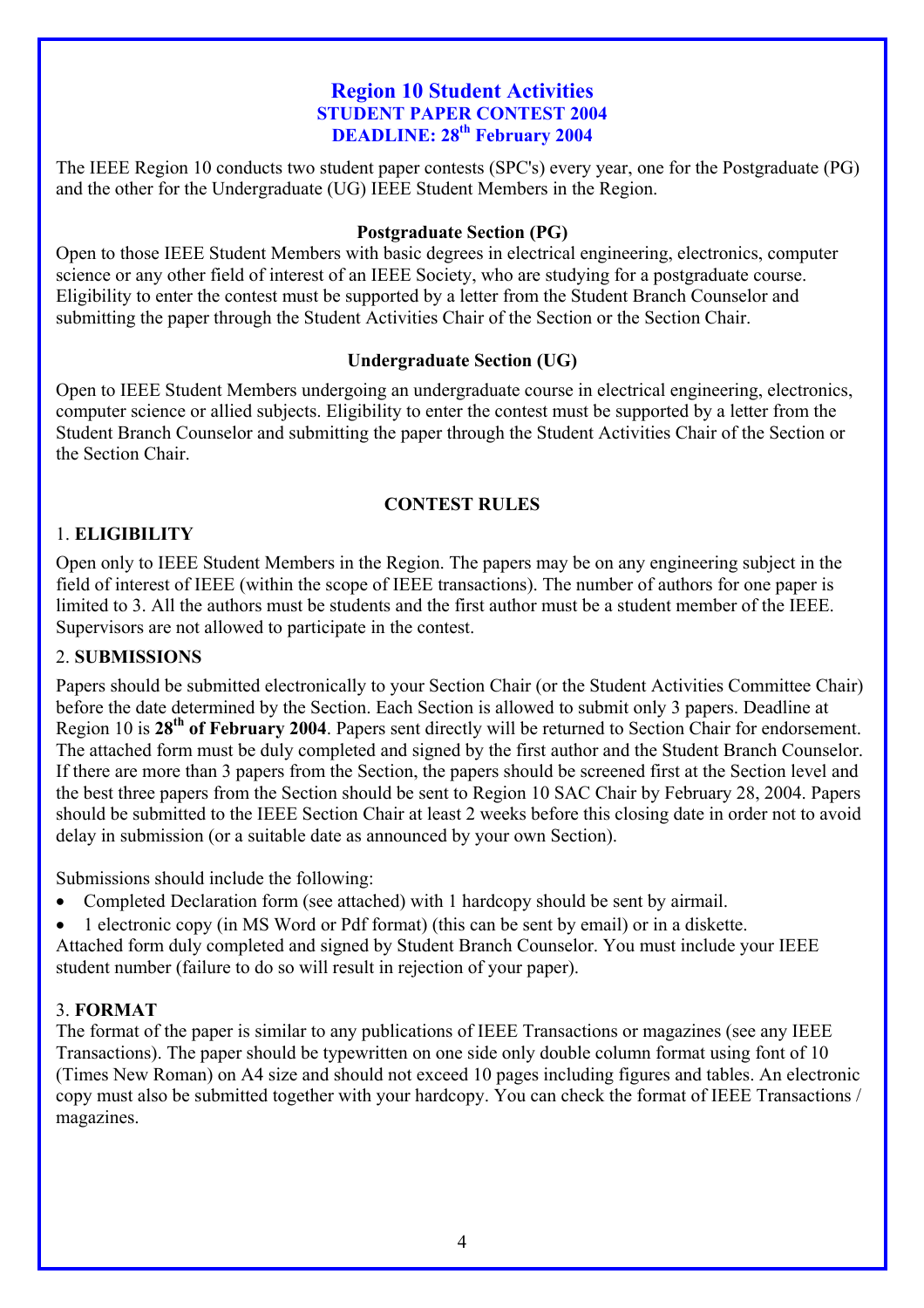- This should provide a well-structured, clear and concise presentation of the subject matter including an introduction, the main body and the conclusion with supporting tables and figures.
- Headings and subheadings should be numbered as in any of the IEEE journals.
- Figures and Tables should be neat and tidy, consecutively numbered, captioned and contained within the text at the appropriate places.
- Equations should be consecutively numbered with the number in parenthesis, opposite the equations.
- References suitably numbered, should be provided at the end with their reference numbers given within square brackets at the appropriate places in the main text.
- Appendices: Detailed mathematical proofs, development of equations etc. which are subordinate to the main argument in the body of the paper, should be given in the appendices, with reference in the main text.

## 4. **PRIZES**

Three prizes for the UG SPC and for the PG SPC will be awarded as follows.

### **(1). Undergraduate Contest**

|   | Prizes: 1 <sup>st</sup> Prize: | $USD200.00$ (+ certificate) |
|---|--------------------------------|-----------------------------|
|   | 2 <sup>nd</sup> Prize:         | USD150.00 $(+$ certificate) |
|   | $3rd$ Prize:                   | $USD100.00$ (+ certificate) |
| . |                                | .                           |

No formal ceremony for award (prizes to individual)

### **(2). Postgraduate Contest**

Prizes:  $1^{st}$  Prize: USD300.00 (+ certificate)+ Travel grant to attend TENCON 2005 (up to USD 1000)  $2<sup>nd</sup> Prize:   
3<sup>rd</sup> Prize:   
USD150.00 (+ certificate)$  $USD150.00$  (+ certificate) No formal ceremony for award (prizes to individual)

In the case of co-authored papers, the prize money shall be divided equally among the authors. If only the first author is an IEEE student member, the winners check will be sent to the first author only and only his/her name will be printed in the certificate.

## **Deadline: 28th February 2004**

#### FOR FURTHER INFORMATION PLEASE CONTACT **REGION 10 STUDENTS ACTIVITIES CHAIR Prof. Marzuki Bin Khalid**,

Director, Center for Artificial Intelligence and Robotics (CAIRO) Universiti Teknologi Malaysia, Jalan Semarak, 54100. Kuala Lumpur, Malaysia Tel: +6-03-2691 3710/2690 4892, Fax: +6-03-2697 0815. Mobile: +6-019-384 4814 E-mail: [marzuki@utmkl.utm.my](mailto:marzuki@utmkl.utm.my) Website: [www.cairo.utm.my/r10students](http://www.cairo.utm.my/r10students)/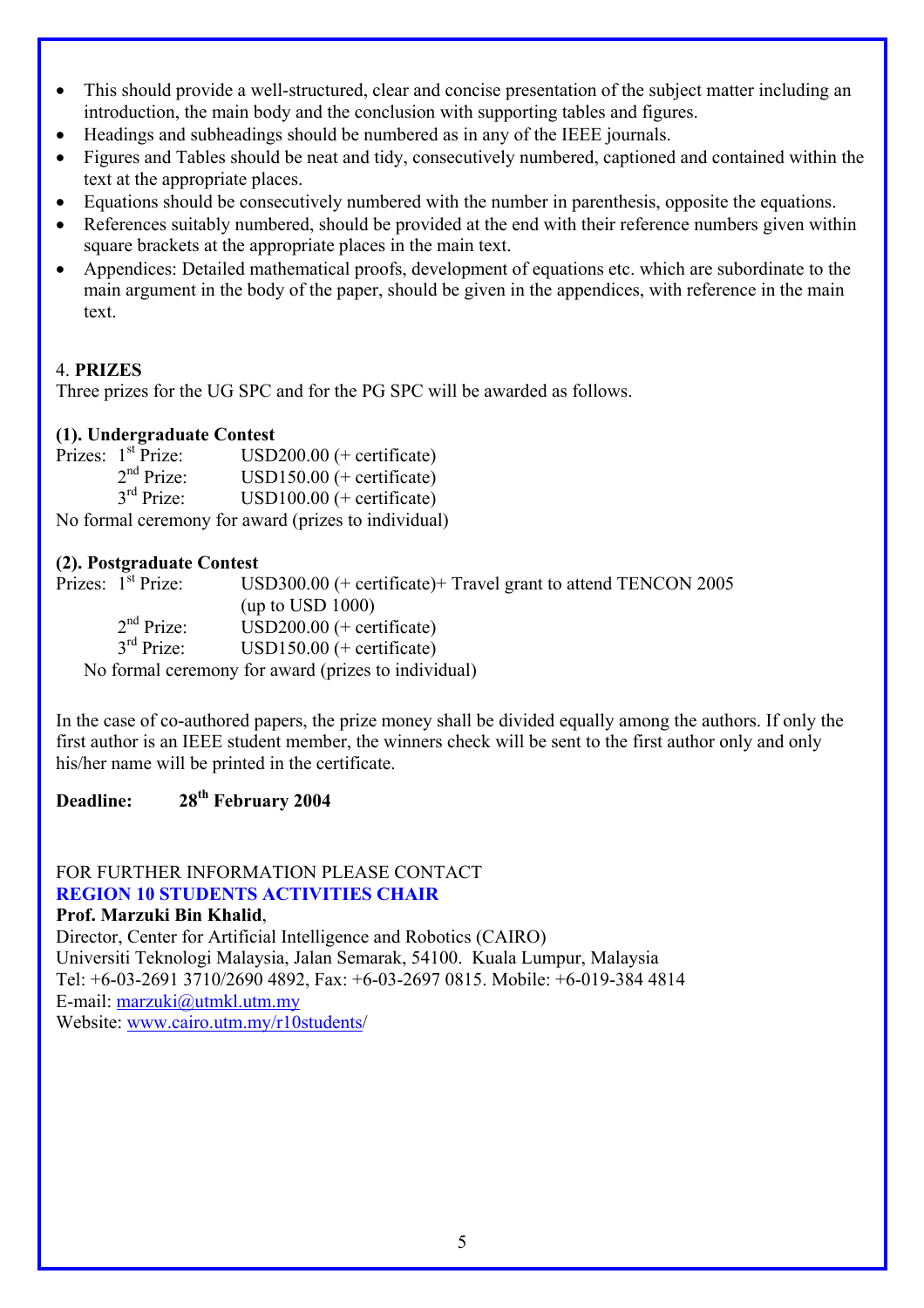### **STUDENT PAPER CONTEST**

| Name of Author/s: |
|-------------------|
|                   |
|                   |
|                   |
|                   |
|                   |
|                   |
|                   |
|                   |
|                   |
|                   |
|                   |
|                   |
|                   |
|                   |

### **Declarations**

On behalf of myself / my co-authors I certify that I am a student member of IEEE and still a student as of 28<sup>th</sup> February 2004. I certify also that I (and my co-authors) have written the paper by myself/ourselves and it has not been published in any journal or conferences.

Signature of First Author:………………………………………………………………

I certify that the author/s are students of this school and is still a student as of  $28^{th}$  February 2004.

Signature of Student Branch Counselor:………………………………………………..

Student Branch Counselor Name:……………………………………………………….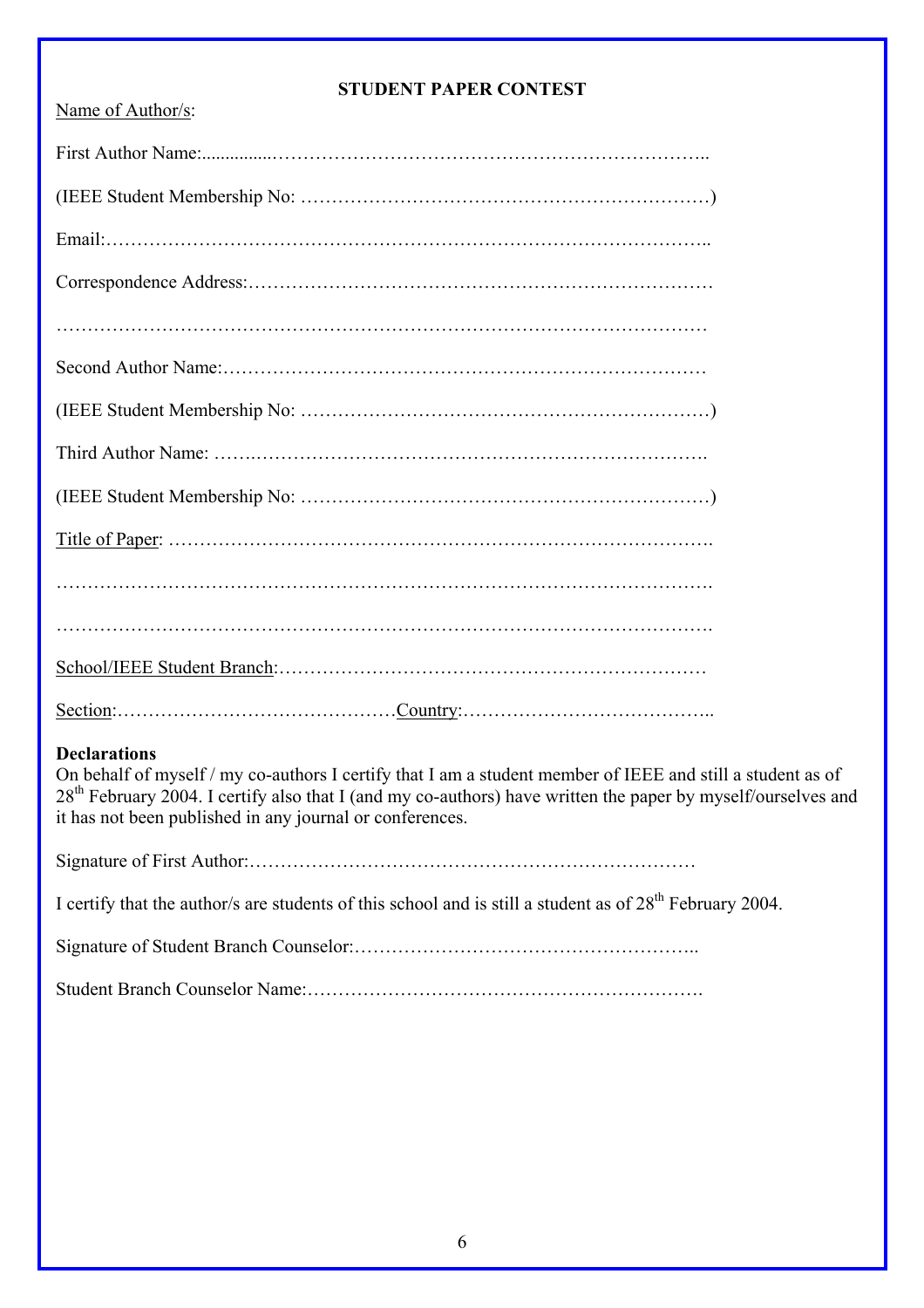# **IEEE Region 10 Student Activity Announcements**

- 1) Looking for student branch rebates? Visit the R10 SAC website<http://www.cairo.utm.my/r10students/> for more information on submission of Annual plans and reports.
- 2) NUS (National University of Singapore) Student Branch won the Outstanding Student Branch Award for the year 2002. Congratulations and keep up the good work!
- 3) Larry K. Wilson Award 2002 goes to **Mr. Mustaffa Turra (India**). Congratulations!
- 4) Hong Kong is hosting the next R10 Student Congress in 2004. The tentative dates are in July 2004. The biennial R10SC aims to provide platforms for student branches leaders to network and be equipped with skills and knowledge to manage their student branches. More information will be released to your Section Chair by Jan 2004.
- 5) IEEE is holding a History Paper Contest in 2004. Winners will earn a trip to England to present his/her paper. Please visit the R10 SAC website for more information. <http://www.cairo.utm.my/r10students/>
- 6) UTM (Universiti Teknologi Malaysia) Student Branch is holding an International Exhibition (MIINEX) in August 2004. Participation is welcome! Please visit the official website <http://www.ieee.org/minex> for more information.
- 7) Results for R10 Student Paper Contest 2003 is out! Please visit the R10 SAC website <http://www.cairo.utm.my/r10students/>for more information.
- 8) Student Activities Committee is looking for 6 judges for its Annual Regional Website Contest in 2004. If you have prior experience in judging webpages and you desire to volunteer your service, please contact R10 RSR Darrel Chong, [dchong@ieee.org](mailto:dchong@ieee.org) for more details.
- 9) Deadline for submission of URL for 2004 Student Branch Website Contest is 10th March. Branch Chairs may contact R10 RSR Darrel Chong for more information.

Darrell Chong

# **CALL FOR 2004 EAB AWARD NOMINATIONS**

The IEEE Educational Activities Board is accepting nominations for the \*2004 IEEE EAB Awards listed below.

- MERITORIOUS ACHIEVEMENT AWARD IN ACCREDITATION ACTIVITIES
- MERITORIOUS ACHIEVEMENT AWARD IN CONTINUING EDUCATION
- MAJOR EDUCATIONAL INNOVATION AWARD
- EMPLOYER PROFESSIONAL DEVELOPMENT AWARD
- SECTION PROFESSIONAL DEVELOPMENT AWARD

Complete information and nomination forms will be provided by 1 December 2003 on the IEEE EAB Awards web site at

**<http://www.ieee.org/organizations/eab/arc/awards/callnominations.htm>**.

The deadline for nominations is 30 April 2004. Award names and descriptions are provided on the web at **<http://www.ieee.org/organizations/eab/arc/awards/descriptions.htm>**.

The IEEE EAB awards recognize and honour individuals, companies and IEEE Sections for major contributions to education in the areas of accreditation, continuing education, educational innovation, precollege education, meritorious service to the IEEE EAB, professional development and related achievements that advance the practice of engineering and of engineering education that are germane to the mission of the EAB. Further information is provided on the web at

[http://www.ieee.org/organizations/eab/arc/awards/index.htm.](http://www.ieee.org/organizations/eab/arc/awards/index.htm)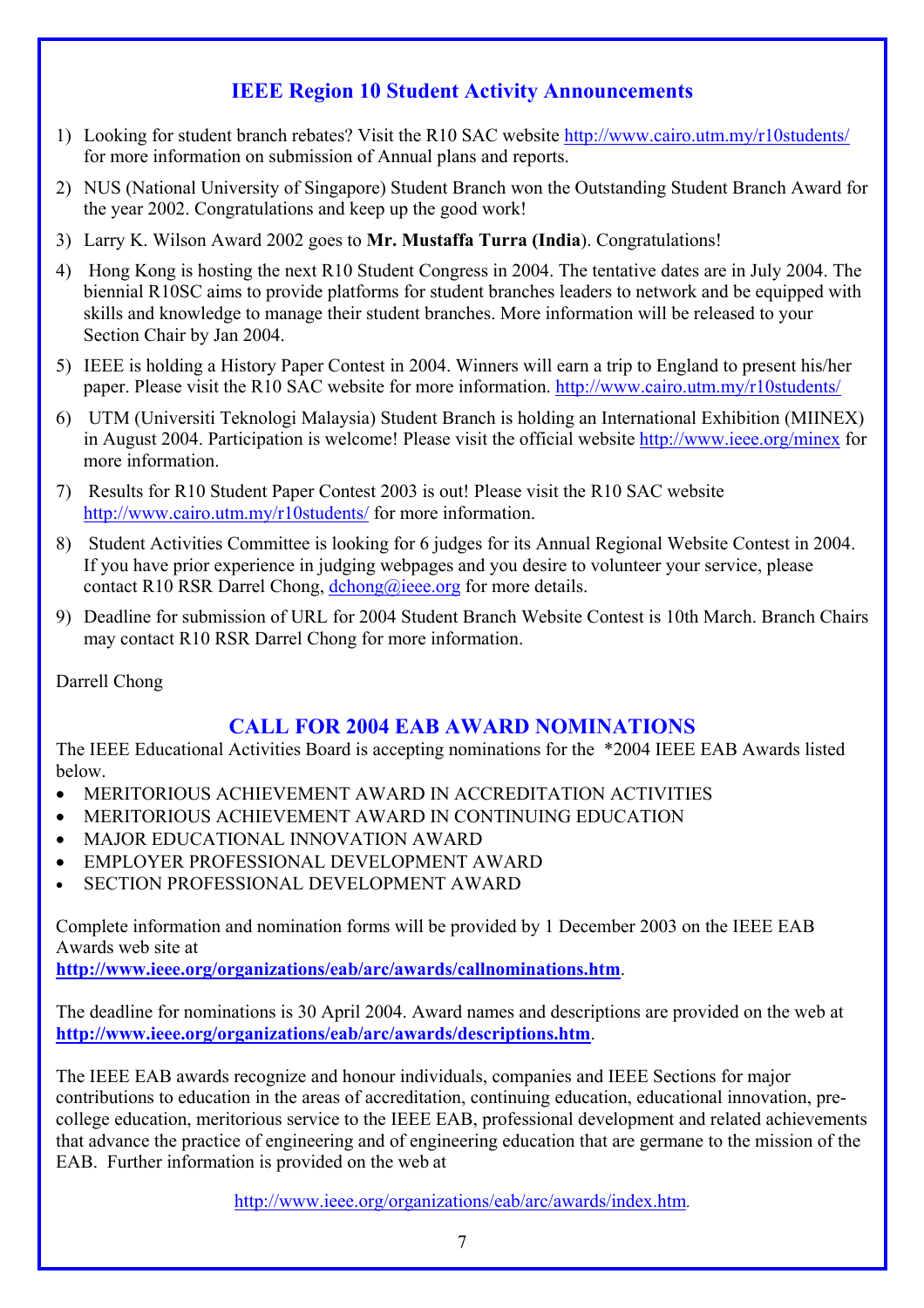# **Significant Move**



Janina Mazierska will leave James Cook University in Australia (North Queensland Section) to take up a position with Massey University in New Zealand (NZ South Section) as Professor and Director of the Institute of Information Sciences and Technology in February 2004.

Janina came to James Cook University in 1987 and promptly set up the first Student Branch in Australia (1989) under the Queensland Section. In 1990 she moved to establish the North Queensland Sub-Section, and in 1992 she became the Foundation Chair of the North Queensland Section. In 2001 Janina moved to form a MTT/COMM joint Chapter (the 100th MTT Chapter) and has remained Chair of that up to the present.

During her 16 years in IEEE in North Queensland, Janina has contributed to the broader activities of the organisation. She served as the Australia Council Student Activities Chair, and later as the Region 10 Student Activities Chair. Currently she is the Region 10 Conference Coordinator. At HQ level she is a member of the IEEE Prizes and Awards Committee, IEEE Financial Benefits Committee, MTT-S Transnational Committee and AdCom Council on Superconductivity.

Janina is a very active researcher in the University system with her main interest is microwave characterisation of novel materials for wireless and other emerging technologies. The precise characterisation of dielectric properties across a wide temperature range including hot superconductors is needed to minimise mismatches and for noise reduction in microwave devices. Her research has been supported by prestigious and competitive Australian Research Council funding; she received four ARC Discovery grants in the last six years. Her record of publications is the highest in the School of Engineering at James Cook University.

At Massey University, Janina will head up an Institute IS&T, which embraces Computer Science, Information Technology, Telecommunications and Applied Statistics on the Palmerston North and Wellington Campuses with about 63 academic staff.

Janina's contribution to IEEE in North Queensland has been spectacular and inspirational for other volunteers in the organisation. We are still trying to figure out whether it is the influence of liquid nitrogen that makes her appear super-cool, or whether it is the concept of hot superconductors that drives her to be over all the issues. We do know that there will be a bit of a vacuum in the NQ Section.

Mal Heron Chair, North Queensland Section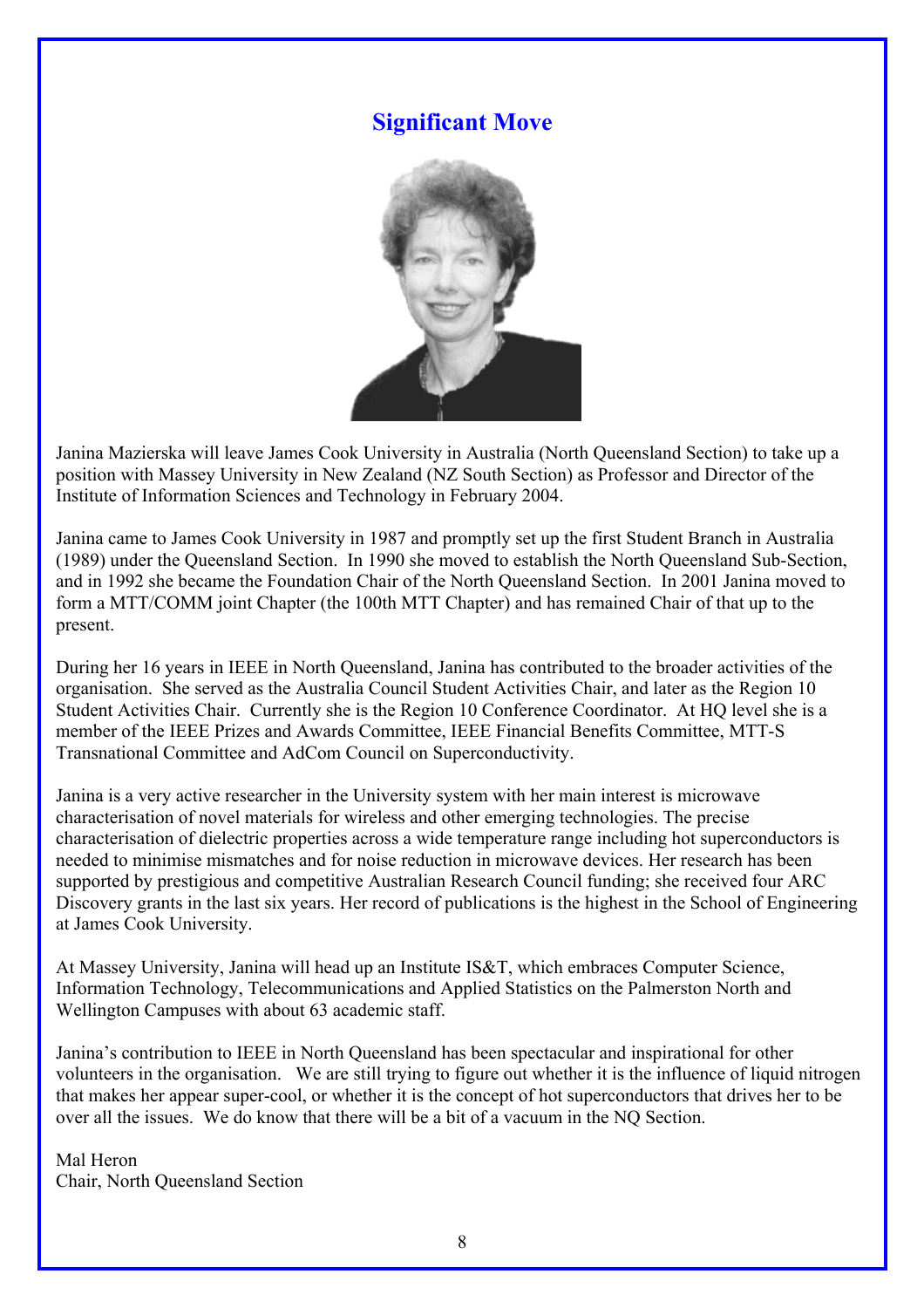

Tencon 2003, the annual conference of IEEE Region 10, was organized by the IEEE Bangalore Section on behalf of Region 10, and was co-sponsored by the Indian Institute of Science. It was held in Bangalore on October 15-17, 2003, in Taj Residency Hotel, and the conference theme was "Convergent Technologies for the Asia Pacific Region". The Conference Committee consisted of Prof. H. P. Khincha, Prof. Lawrence Jenkins, Dr. Sunil Sherlekar, Prof. Y. N. Srikant, Dr. Kumar Sivarajan, Prof. A. Chockalingam, Prof. K. Rajgopal, Dr. Sridhar Mitta, Mr. S. V. Sankaran, Dr. Surendra Pal and Mr. A. Anoop.

The keynote address was given by Prof. V. Rajaraman of the Indian Institute of Science, who spoke on the theme of convergent technologies, with reference to the Asia-Pacific Region in general and to India in particular. The conference was honoured by the presence of Dr. Jung U. Seo, Director of Region 10, Prof. Seiichi Takeuchi, Director-Elect of Region 10, Dr. Govardhan Metha, Director of the Indian Institute of Science and Mr. D. B. Inamdar, the Minister of Science and Technology of the Government of Karnataka State.

In total 825 papers were submitted to the conference of which 312 papers were accepted for presentation, either as regular papers or as poster papers. Many papers of acceptable quality could not be included due to space and time constraints. The papers were organized in 35 sessions in five parallel tracks, and belonged to the broad areas of Communications, Signal and Image Processing, Multimedia, Power Systems, Networking, Microelectronics, Robotics and Control, Speech Processing, and Computer Architecture and Algorithms. The poster session had 79 papers. The plenary talks were as follows

- i) Challenges in Computational Biology, by Dr. M. Vidyasagar of Tata Consultancy Services
- ii) Wireless Networks: From Information Transfer to Sensing and Control by Prof. P. R. Kumar of the University of Illinois at Urbana-Champaign and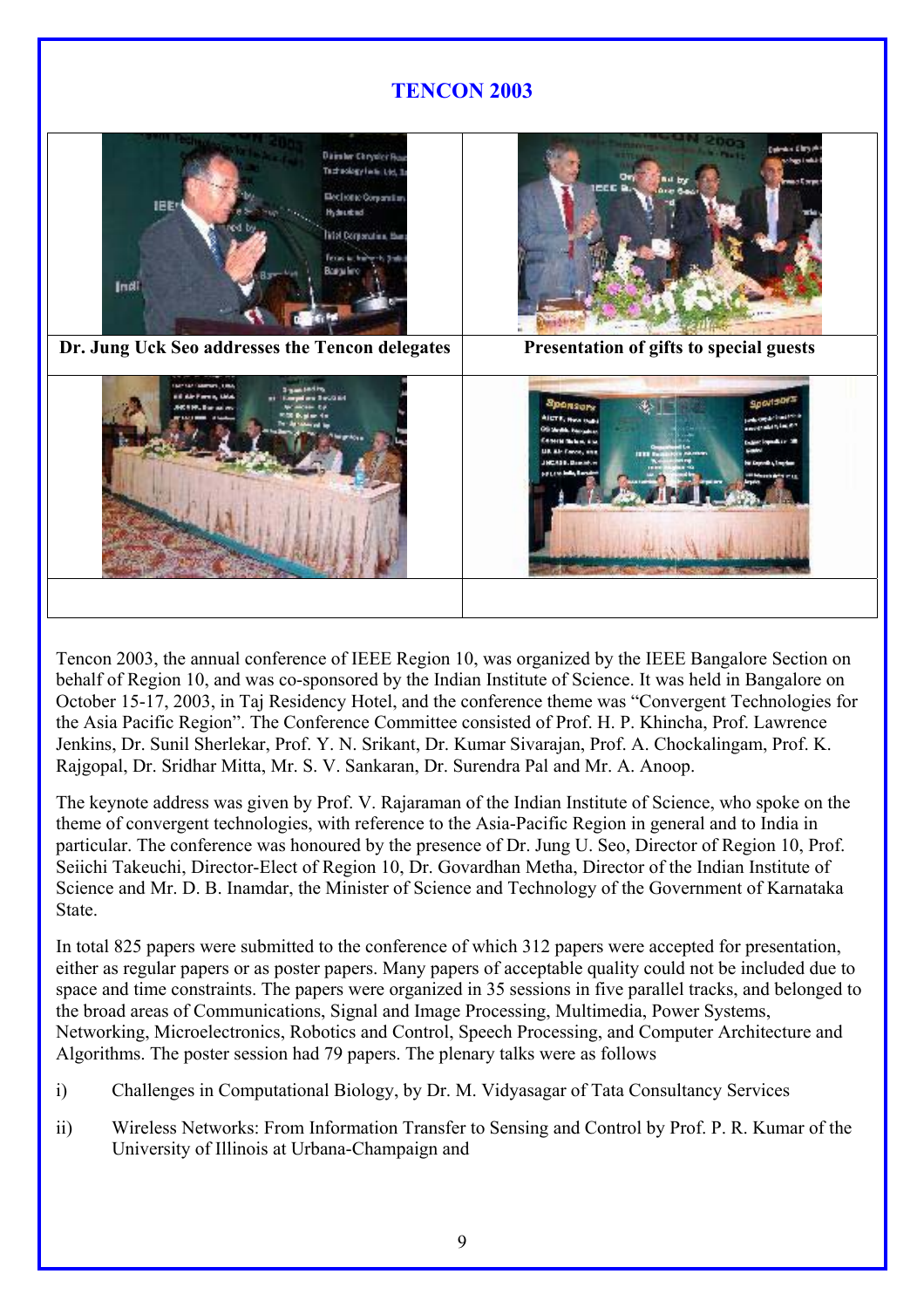iii) Multi-Service Metro Optical Networks by Dr. Rajiv Ramaswamy of Cisco Systems. Mr. Roland Haas of Daimler Chrysler made a presentation on Software Re-Use in Automotive and Embedded Applications and Mr. T. P. Zacharaiah of Intel on Testability in VLSI.

Attendance at the sessions was at a high level, 85 % of the papers were presented, and there was active participation from the attendees. Totally 480 delegates attended the conference; of these, 85 were from outside India. Apart from the technical program, the conference had a cultural evening, a banquet and a spouses program.

The tutorials held on 14 October 2003 were as follows:

- i) Embedded System-on-a-Chip Design by Dr. C. P. Ravikumar of Texas Instruments,
- ii) Design Patterns by Prof Y. Narahari of the Indian Institute of Science,
- iii) Wireless Technologies by Prof. David Koilpillai of the Indian Institute of Technology, Madras,
- iv) Enterprise Web Services and Applications by Dr. Sandeep Chatterjee of Cyndeo Technologies,
- v) Active Noise Control by Dr. S. V. Narasimhan of the National Aerospace Laboratory, and
- vi) MEMS and Applications by Prof. Navakanta Bhat and Mr. Sanayu Pamidighantam of the Indian Institute of Science. There was 230 participants in the six tutorials, most of them being engineers employed in the computer and communications industries and the research establishments in Bangalore.

According to Prof. Lawrence Jenkins technical quality of TENCON 2003 and the number of attendees exceeded expectations of the organizers. The conference can be viewed as one of most successful Region 10 conferences in the recent past. The Bangalore Section hopes that visiting delegates carried back pleasant memories of their stay in Bangalore.

 $\_$  , and the state of the state of the state of the state of the state of the state of the state of the state of the state of the state of the state of the state of the state of the state of the state of the state of the

## **NEWLY ELECTED IEEE 2003 FELLOWS - INSIGHTS**

# **Dr Michael Gibbard FIEEE**

Michael Gibbard received the B.Sc.(Eng.) degree from the University of the Witwatersrand, S.Africa, in 1957, the Certificate in Bus. Admin. from the London School of Economics in 1961, and a Ph.D. degree from Queen's University, Canada

10

in 1968. In 1958-60 he worked for Associated Electrical Industries, UK. In the period 1961-5 he was with the System Design Branch of the Snowy Mountains Hydro-Electric Authority, Australia, and was involved in studies on the interconnected power system. In 1969-70 he worked for Imperial Chemical Industries, Australia. From 1970 to 2002 he was at The University of Adelaide, Australia, with special interests in control and power systems. During 1975-6 he spent a year with Systems Control Inc. in Palo Alto, Ca. He is now an Honorary Visiting Research Fellow at the latter university .

Dr. Gibbard's main field of research and publication is in the dynamic performance and control of large, interconnected power systems, and particularly in the design and coordination of practical robust, decentralized stabilizers. These stabilisers include both Power Systems Stabilisers fitted to generators and also stabilisers fitted to 'FACTS' Devices, typically large power electronic devices used for controlling system voltage. Production-grade software, originally developed for research in the field - and incorporates the results of that research - is used by a number of power utilities and consultants. He is a member of the

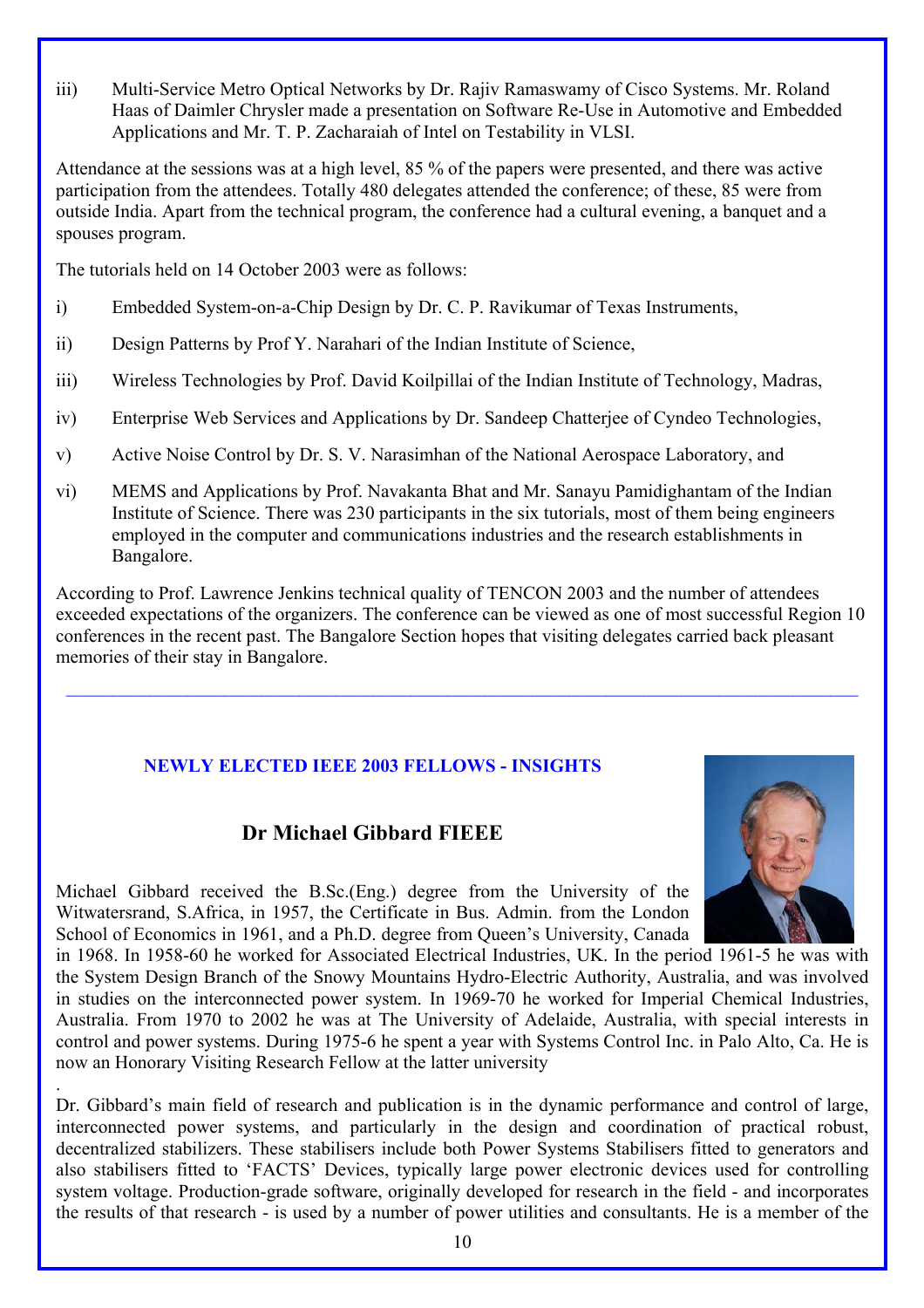Power System Dynamic Performance Committee (PSDPC) of the IEEE's Power Engineering Society. He has participated in Task Forces of CIGRE (International Council of on Large Electric Systems, Paris), and was a main contributor to the Task Force publication "Impact of Interactions among Power System Controls". An IEEE Power Systems Transaction paper on the interaction between stabilisers received the prize paper award from the PSDPC in 2000. He is co-author with P. Stephanidis and A.P. Paplinski of the monograph, "Numerical Operations with Polynomial Matrices: Application to Multi-Variable Dynamic Compensator Design", Lecture Notes in Control and Information Sciences, Springer-Verlag, 1992.

 $\mathcal{L}_\text{max} = \frac{1}{2} \sum_{i=1}^n \mathcal{L}_\text{max}(\mathbf{x}_i - \mathbf{y}_i)$ 

# **Yeo Tat Soon**

Academic/Professional Qualifications: BEng I (1979), Singapore University, MEng (1981), National University of Singapore , PhD (1985), University of Canterbury, New Zealand

Career History (National University of Singapore) Senior Tutor (1979-1985); Lecturer (1985-1990); Senior Lecturer (1990-1996); Associate Professor (1996- 2001); Professor (2002-present); National University of Singapore

Professional Registration: CEng (1991), Engineering Council (UK) PEng (1997), Singapore Professional Engineers Board

## **Professional Membership**:

FIEE (1996), Institution of Electrical Engineers (UK), FIES (1999), Institute of Engineers, Singapore FIEEE (2003), Institute of Electrical and Electronic Engineers (USA), Member (2002), Electromagnetic Academy (MIT, USA)

## **Awards/Honours (Post-PhD):**

Joint Ministry of Defence National University of Singapore R&D Award (1997) Singapore Standards Council Merit Award (2000) IEEE Third Millennium Medal (2000) Singapore Standards Council Distinguished Award (2002)

## **Institutional and Professional Services:**

National University of Singapore: Director, Radar and Signal Processing Laboratory (1991-present); Director, Centre for Microwave and RF (1996-2001); Director, Antennas and Scattering Laboratories (1999-present); Chairman, Engineering Faculty MINDEF-Related Research Coordination Committee (1999-present); Director, Temasek Defence Systems Institute (2001-present); Member, University Senate, National University of Singapore (1994-1997, 1998-2001); Member, Research Strategy Planning Committee, Department of Electrical Engineering, National University of Singapore (1999); Member, Faculty Board, Faculty of Engineering, National University of Singapore (1991-1996) IEEE Singapore Section: Member, Executive Committee, EMC Chapter (2000-2002); Member, Executive Committee, Joint MTT/AP Chapter(2000-2002); Member, Executive Committee, Joint MTT/AP/EMC Chapter(2000); Chairman, Executive Committee, Joint MTT/AP/EMC Chapter(1996-1999); Member, Executive Committee, Joint MTT/AP/EMC Chapter(1991-1995)

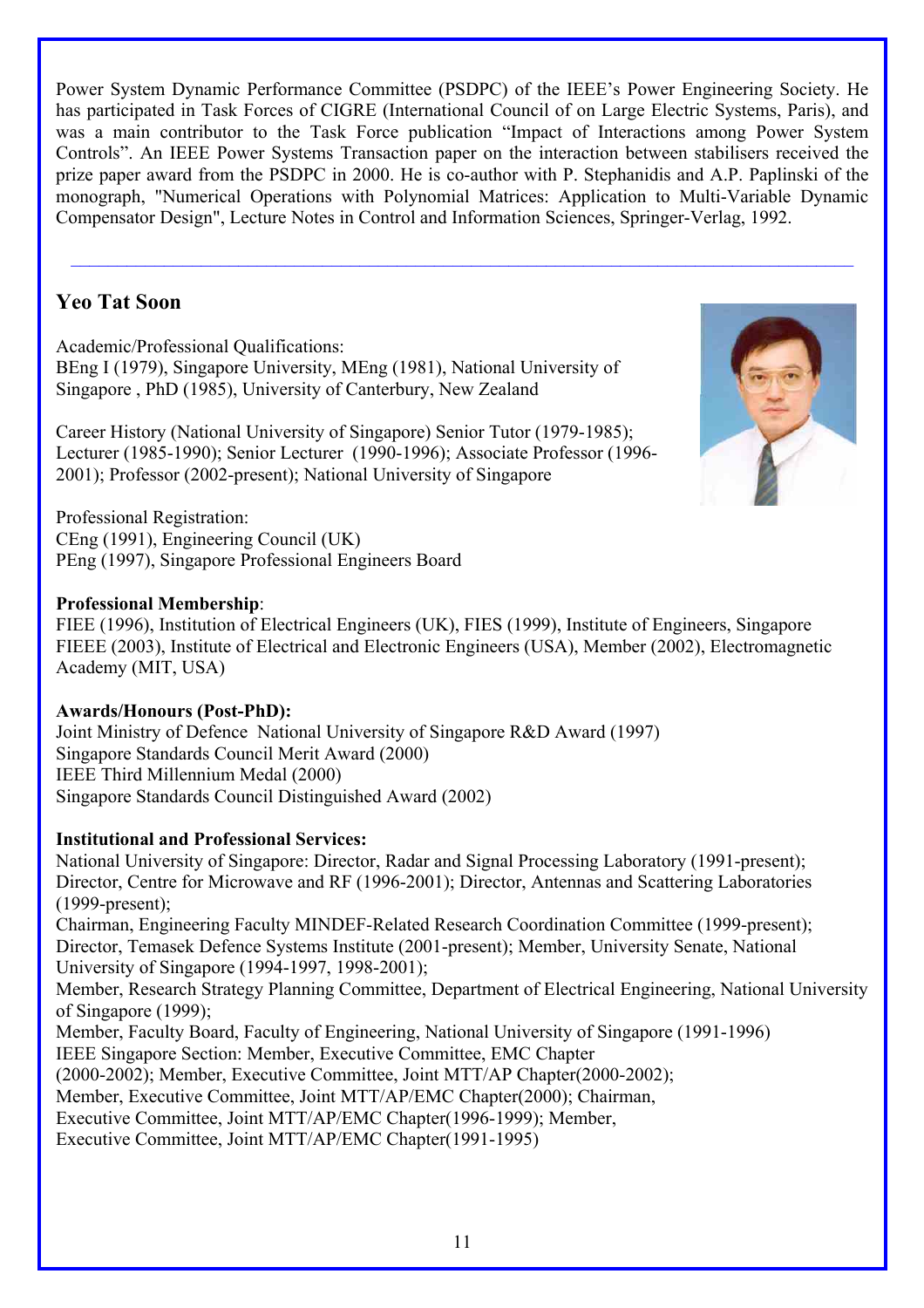### **IEEE Fellow: Yuchang Qiu**



Professor Yuchang Qiu has recently been elected Fellow of the IEEE "*for contributions to electrical discharges in electro- negative gas mixtures*."

Yuchang Qiu is Professor of Electrical Engineering at Xi'an Jiaotong University, China, where he has been teaching and doing research for more than 47 years. He is wellknown in the field of High-Voltage Engineering.

Prof. Qiu's most significant contributions are his systematic research into electrical discharges in electronegative gasmixtures, including the measurement and calculation of the electron ionization and attachment coefficients in various SF6 gas mixtures, investigation of streamer to leader transition in SF6 and its gas mixtures, and the study of engineering aspects of the application of gasmixtures as insulation. He has also developed some gas-mixture insulated power apparatus in collaboration with some Chinese manufacturers.

Prof. Qiu started his teaching and research at Jiaotong University, Shanghai in July 1955, immediately after his graduation from that university. He made further studies at Tsinghua University from March 195 6 to July 1957. From January 1980 to January 1982, he was a visiting scholar at the University of Manitoba, Canada. He was appointed Professor and Director of the High Voltage Division at Xi'an Jiaotong University in 1986. In 1988 he completed an International Development Research Centre of Canada (IDRC) funded research project "Gas Insulation Systems—China" in cooperation with the University of Manitoba.

Prof. Qiu spent three months in 1992 at the University of Strathclyde, UK to carry out a research project on SF6 gas mixtures jointly supported by the Natural Science Foundation of China and the Royal Society of the UK. In 1996, he completed a second-phase IDRC project on the application of SF6 gas mixtures to power apparatus in co-operation with the University of Manitoba and three other Chinese institutions.

Prof. Qiu has been active in Dielectric and Electrical Insulation System (DEIS) activities. He was a member of DEIS Technical Committee S-32-11 (Gaseous Dielectrics) from May 1989 to June 1994, and was a corresponding AdCom member of DEIS from August 1998 to April 2000.

 $\mathcal{L}_\mathcal{L} = \mathcal{L}_\mathcal{L} = \mathcal{L}_\mathcal{L} = \mathcal{L}_\mathcal{L} = \mathcal{L}_\mathcal{L} = \mathcal{L}_\mathcal{L} = \mathcal{L}_\mathcal{L} = \mathcal{L}_\mathcal{L} = \mathcal{L}_\mathcal{L} = \mathcal{L}_\mathcal{L} = \mathcal{L}_\mathcal{L} = \mathcal{L}_\mathcal{L} = \mathcal{L}_\mathcal{L} = \mathcal{L}_\mathcal{L} = \mathcal{L}_\mathcal{L} = \mathcal{L}_\mathcal{L} = \mathcal{L}_\mathcal{L}$ 

# **Region 10 Director Outlook Dr. Jung Uck Seo**

### **Industry Roundtables & Region 10 Meeting AGM**

I had the pleasure of accompanying special IEEE guests - President Mike Adler on part of his tour through New Zealand, Australia, Singapore and Japan. President elect Art Winston also joined us on the Singapore and Japan legs of this visit.

The tour involved meetings with Industry leaders from India, Singapore, Korea and Japan. The 'roundtables' were used to promote and enhance the IEEE's industry relevance. In addition to these meetings region 10 arranged meetings with leaders from Indonesia, Philippines, Thailand, Taiwan, Singapore, Kansai and Fukuoka sections.



I can use an example of the meeting with Japanese leaders to demonstrate the range of topics discussed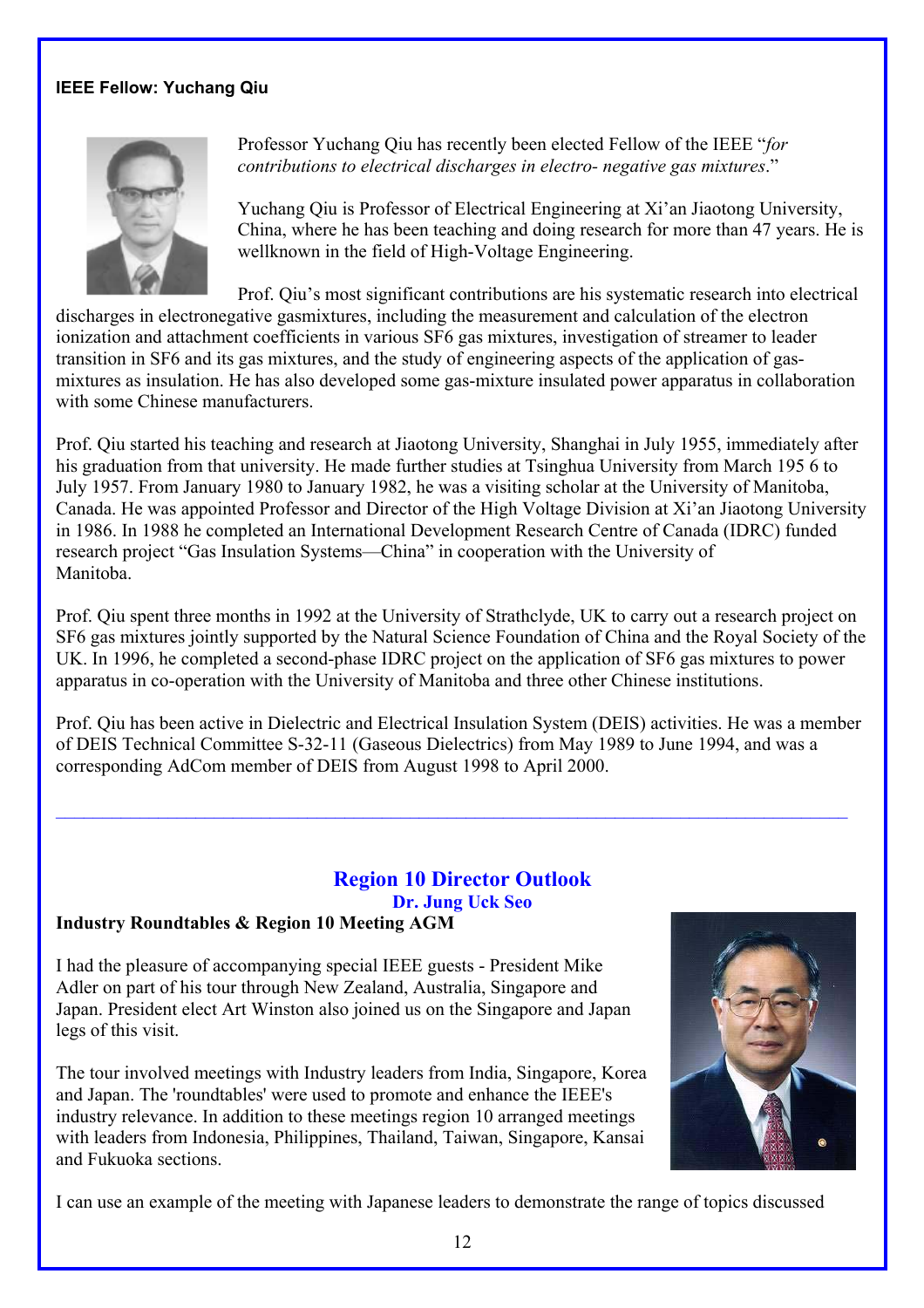- Overview of IEEE
- 'Stay Awake Issues What issues keep you awake at night
- Perceived role and value of a professional association
- The performance of technical information including standards
- The need for continuing education for your engineering employees
- Importance of accreditation and certification
- Potential or partnering to promote engineering as a profession.

In addition I'd like to thank all IEEE volunteers throughout the region for their hard work and volunteerism.

This is most obvious with the efforts of my Region 10 committee, the Asia Pacific Office in Singapore and the Tencon 03-conference organizing committee. Their work all capped off a very successful year for IEEE Region 10.

The work will commence for the region 10 committee early in 2004 with an executive committee hosted in Auckland, New Zealand.

I wish you, your families and friends a wonderful festive season and I hope to catch up with many of you in 2004.

## **Dr. Jung Uck Seo, Region 10 Director 2003/2004**

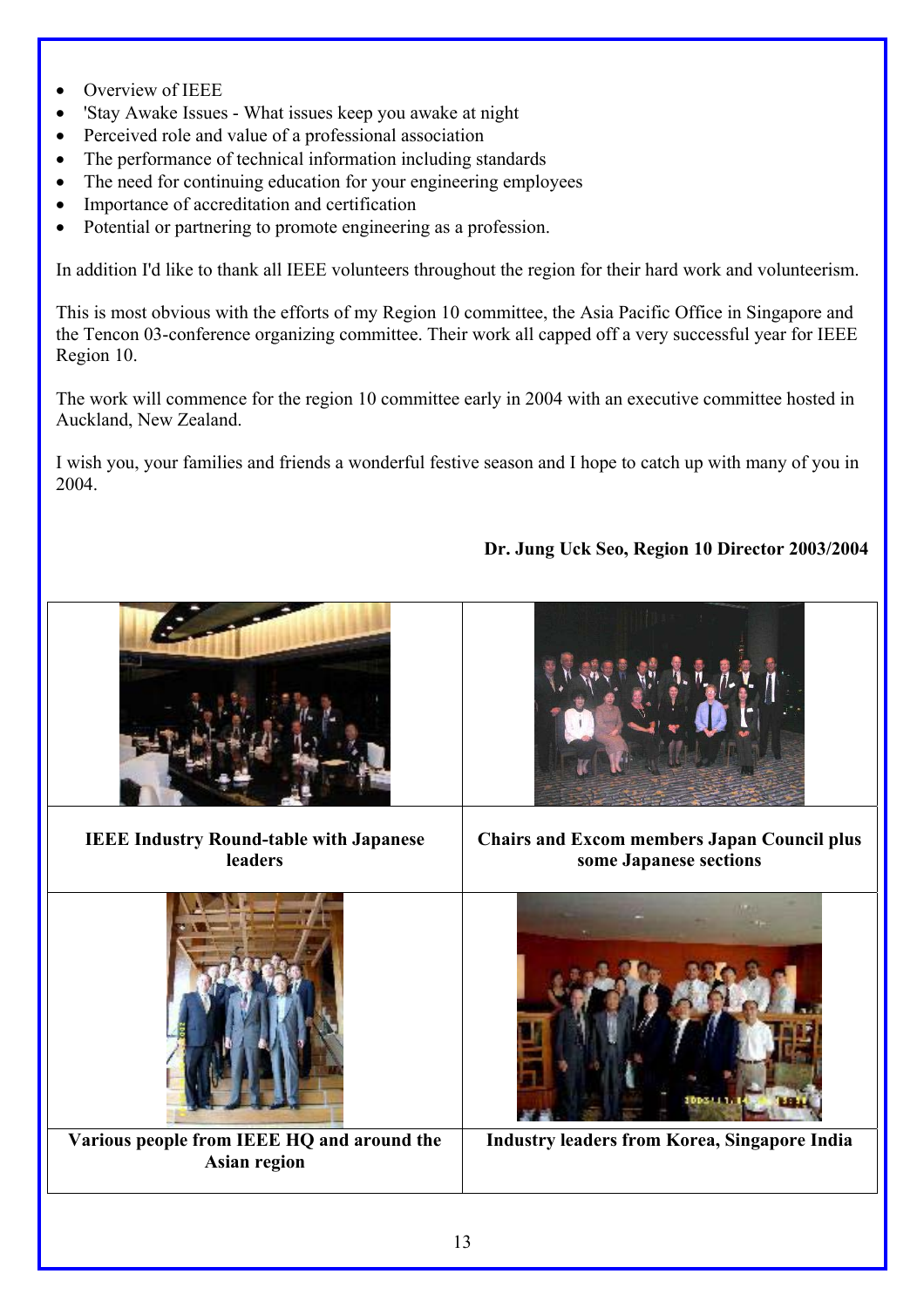# **WA Section Team-building Workshop**

One of the early aims of the newsletter was to share volunteer experiences and good practice across the region. This is an example where volunteers have given up more of their time in s friendly environment and is modelled on the training and sharing exercises from Sections Congress and Regional meetings.

The Western Australia (WA) Section held its third annual team-building workshop on May 18, 2003. Sixteen IEEE WA volunteers participated in this full day event. The program included presentations from volunteers with different portfolios and responsibilities, discussions of new ideas, leadership training and a number of team-building activities.

The interactive environment of the workshop had allowed all participants to gain a better knowledge of their team members, the WA Section and the IEEE organization in general. Furthermore, the new volunteers had found the workshop particularly beneficial as it gave them an opportunity to learn from the more experienced committee members.

Douglas Chai Chair, IEEE Western Australia Section Email: douglas.chai@ieee.org



### **OPTICAL ACCESS FIELD TRIAL IN SINGAPORE LED BY IEEE MEMBERS**

**\_\_\_\_\_\_\_\_\_\_\_\_\_\_\_\_\_\_\_\_\_\_\_\_\_\_\_\_\_\_\_\_\_\_\_\_\_\_\_\_\_\_\_\_\_\_\_\_\_\_\_\_\_\_\_\_\_\_\_\_\_\_\_\_\_\_\_\_\_\_\_\_\_\_\_** 

A group of research scientists and engineers in Singapore has designed and implemented a state-of-the-art optical access test-bed consisting of a WDM metro access ring network, an Ethernet Passive Optical Network (EPON), a Gigabit Passive Optical Network (GPON) and a Radio-over-Fibre (ROF) network using a wide range of low cost optical components and modules they researched and developed over the last two years. In collaboration with Starhub Private Limited - a Singapore-based telecommunication service provider which operates its own nation-wide broadband network

Optical Network Focused Interest Group (ONFIG) began the field trial in September 2003. Recently the group showcased the low cost optical components and modules they developed, which include burst-mode and CW mode optical transceivers, MEMs devices, tunable optical components and arrayed waveguide gratings (AWGs), at Photonics World 2003 held in Suntec Convention Centre in Singapore from 29 to 31 October 03. They also demonstrated a few advanced applications on the testbed, which include a distributed storage area network and dynamic wavelength routing via the Generalized Multiprotocol Label Switching (GMPLS) platform. A symposium they held on 31 October attracted 180 participants from industry and the research and development community.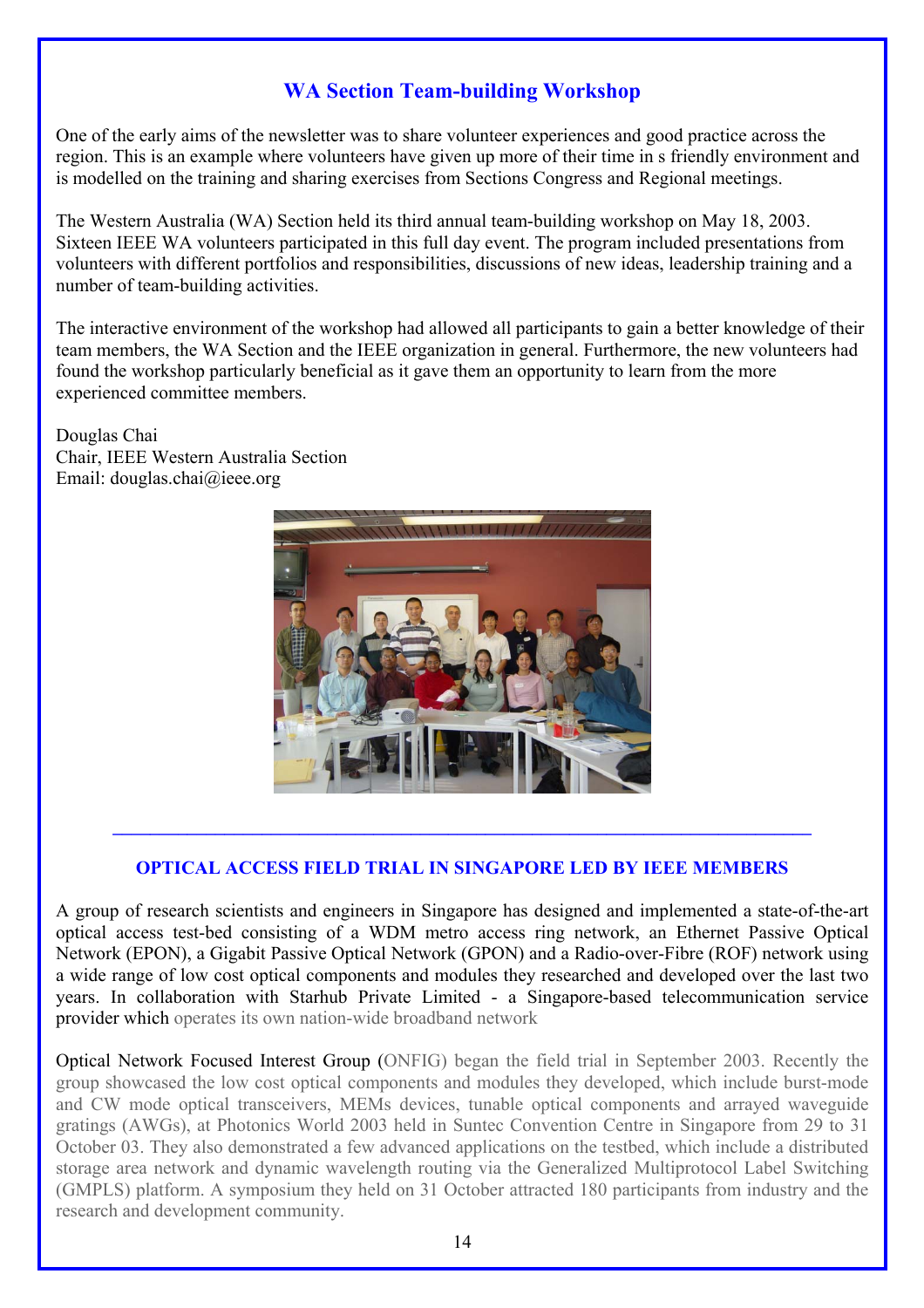Most researchers of ONFIG are IEEE members. A number of key ONFIG members are also actively involved in the IEEE activities in Singapore. The leader of ONFIG, Dr. Tee Hiang Cheng, is himself a senior member of IEEE and the Chairman of the IEEE Communications Chapter of Singapore Section. Another ONFIG key figure who leads the group responsible for designing and setting up of the testbed, Dr Chao Lu, is an IEEE members and the Interim Chairman of IEEE LEOS Chapter of Singapore Section.

ONFIG members consist of research scientists and engineers from the following organizations:

- A\*STAR Research Institutions:
	- o Data Storage Institute (DSI)
	- o Institute of Microelectronics (IME)
	- o Institute of Materials Research & Engineering (IMRE)
	- $\circ$  Institute for Infocomm Research ( $I^2R$ )
	- o Singapore Institute of Manufacturing Technology (SIMTech)
- Institutes of Higher Learning:
	- o Department of Electrical and Computer Engineering, National University of Singapore
	- o Network technology Research Centre, Nanyang Technological University
	- o Photonics Research Centre, School of Electrical and Electronic Engineering, Nanyang Technological University

ONFIG was initiated in April 2001 to work on strategic areas related to optical access technologies. It is a platform to create more synergy and encourage collaboration among research institutes and universities. It facilitates the development of technology required for the wide deployment of optical access network technology to individuals, homes and businesses. It also aims to lay the foundation for widespread adoption of intelligent systems with low cost high-volume hardware amongst industrial players.

For more information on ONFIG, please contact Dr. Jasbir Singh at jasbir  $\sin \theta$ a-star.edu.sg or Dr. Tee Hiang Cheng at chength $@i2r.a-star.edu.sg.$ 

## **THE IEEE VIRTUAL MUSEUM CONTINUES TO GAIN VISITORS AND PRAISE**.

Designed to teach the general public—and particularly the pre-university crowd—about IEEE technologies and their social and historical importance, the IEEE Virtual Museum (VM), which opened in 2002, continues to draw thousands of users monthly and to attract critical praise. The newest exhibit, Women & Technology, opened in June 2003 to rave reviews. The two most recent awards for the VM were to be named one of the "Best Sites for Kids" by the prestigious American Library Association and to make *PC Magazine'*s *"*Top 101" list. *PC Magazine* named the IEEE VM one of the "Top 101 Most Incredibly Useful Sites" of 2003. The museum was among the eight sites chosen in the "Computing – Everyone " category. The review called it a "fascinating, engaging, image- and infographic-laden site" where "you'll discover the stories behind your favorite electrical engineering marvels." For more information on the list, go to <http://www.pcmag.com/category2/0,4148,7488,00.asp>. You can visit the IEEE Virtual Museum yourself at [http://www.ieee.org/museum.](http://www.ieee.org/museum) Be sure to look for the next exhibit on technology and World War II, opening in December 2003.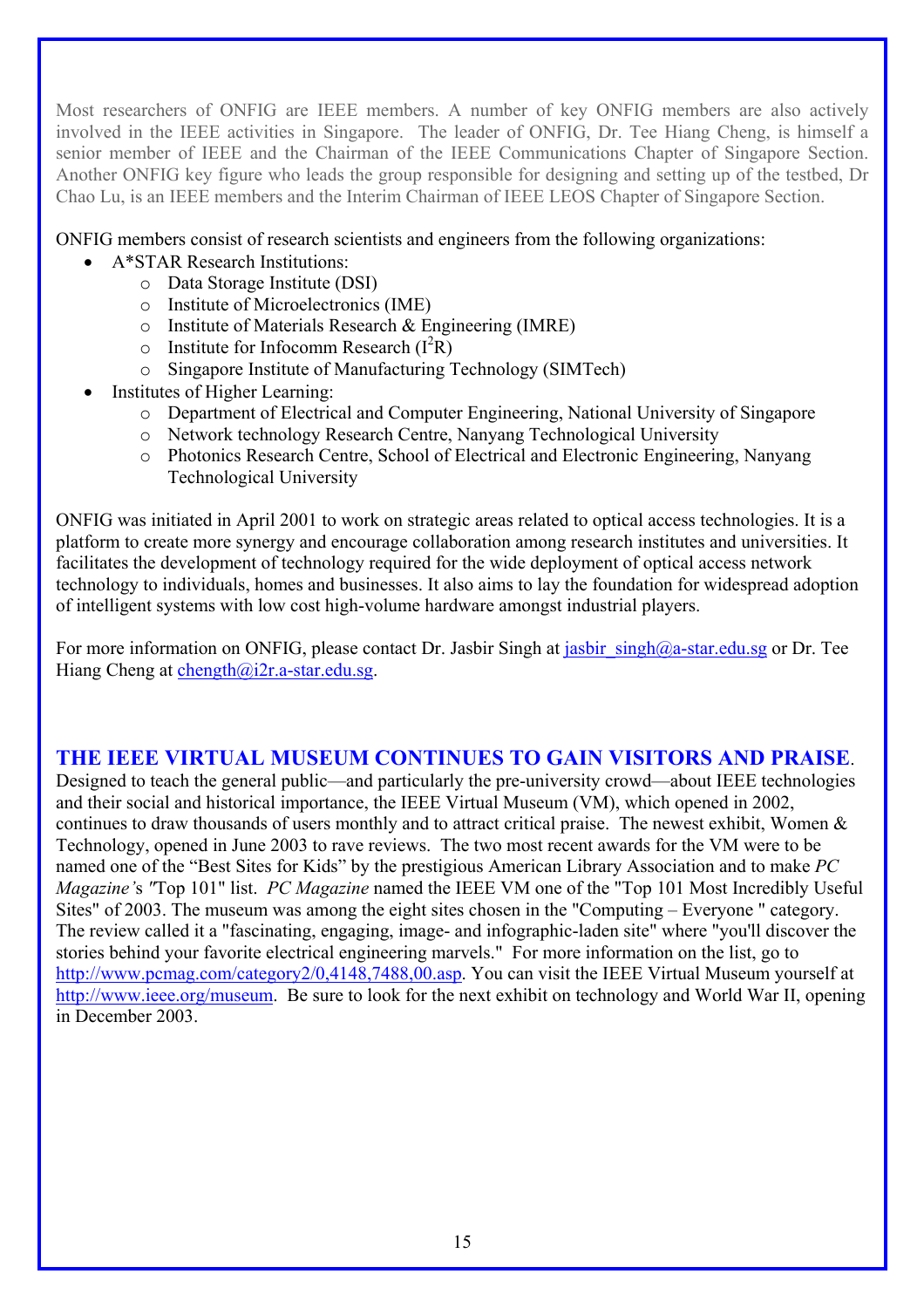## **IEEE MEMBER NEWSPAPER IS PUBLISHED ONLINE**

'The Institute', the IEEE member newspaper, will publish 16 issues this year:

Quarterly print issues will arrive in the mail beginning with the March issue of IEEE Spectrum. New online editions of The Institute will be published by the 7th of every month, and IEEE members will receive an email alert when each issue has been posted.

Members who have not already received the alert may sign up for the service by providing an email address at the "Update Your Address or Contact Info" link at:

http://www.ieee.org/membership

Read the online issue of 'The Institute' now at http://www.ieee.org/theinstitute>

**\*\*\***Sign up for your free IEEE Email Alias**\*\*\*** - complete with virus scanning software www.ieee.org/alias

## **THE IEEE HISTORY CENTER ANNOUNCES ITS 2004 CONFERENCE AND STUDENT PAPER COMPETITION.**

The IEEE History Center's unique work in bringing together engineers, social scientists, humanists, hobbyists and others to discuss mutually interesting aspects of engineering history is not limited to the Rutgers campus. Every two or three years we hold an international workshop in the same vein. The 2004 IEEE Conference on the History of Electronics (CHE2004) will be the fifth in this series of workshops. The occasion is the centennial of the Fleming diode, and the profound role electronics have had in shaping the modern world, from Fleming's invention to the present, makes this an important topic of historical study. This workshop will be held at the historic Bletchley Park in the United Kingdom. This is an ideal site for such a meeting with conference facilities in the Victorian mansion and historical exhibits there and elsewhere in the park-like grounds. It is also an appropriate site, as it was here during World War II that the transition from electromechanical to electronic computing was made in the effort to decrypt intercepted messages. This conference will feature a worldwide Student History Paper Contest, with an opportunity for IEEE Student members and their Student Branches to benefit from doing historical research. Full information on the conference and contest are available at

[http://www.ieee.org/organizations/history\\_center/Che2004/index.html.](http://www.ieee.org/organizations/history_center/Che2004/index.html)

# **National Society Agreements**

Ted W. Hissey, IEEE Director Emeritus

The main reason for working cooperatively with National Societies of a country is to assist the engineers and scientists of that country to achieve an optimum working, professional, and personal image in the community.

The "Value-Added" to the IEEE is increased publicity, visibility, image, and interest from the engineering and scientific community of that country.

In addition, IEEE achieves additional access to industry and to the public; additional volunteer source for activities; and, depending on the IEEE Section assertiveness, increased energy and membership for the Section and global IEEE.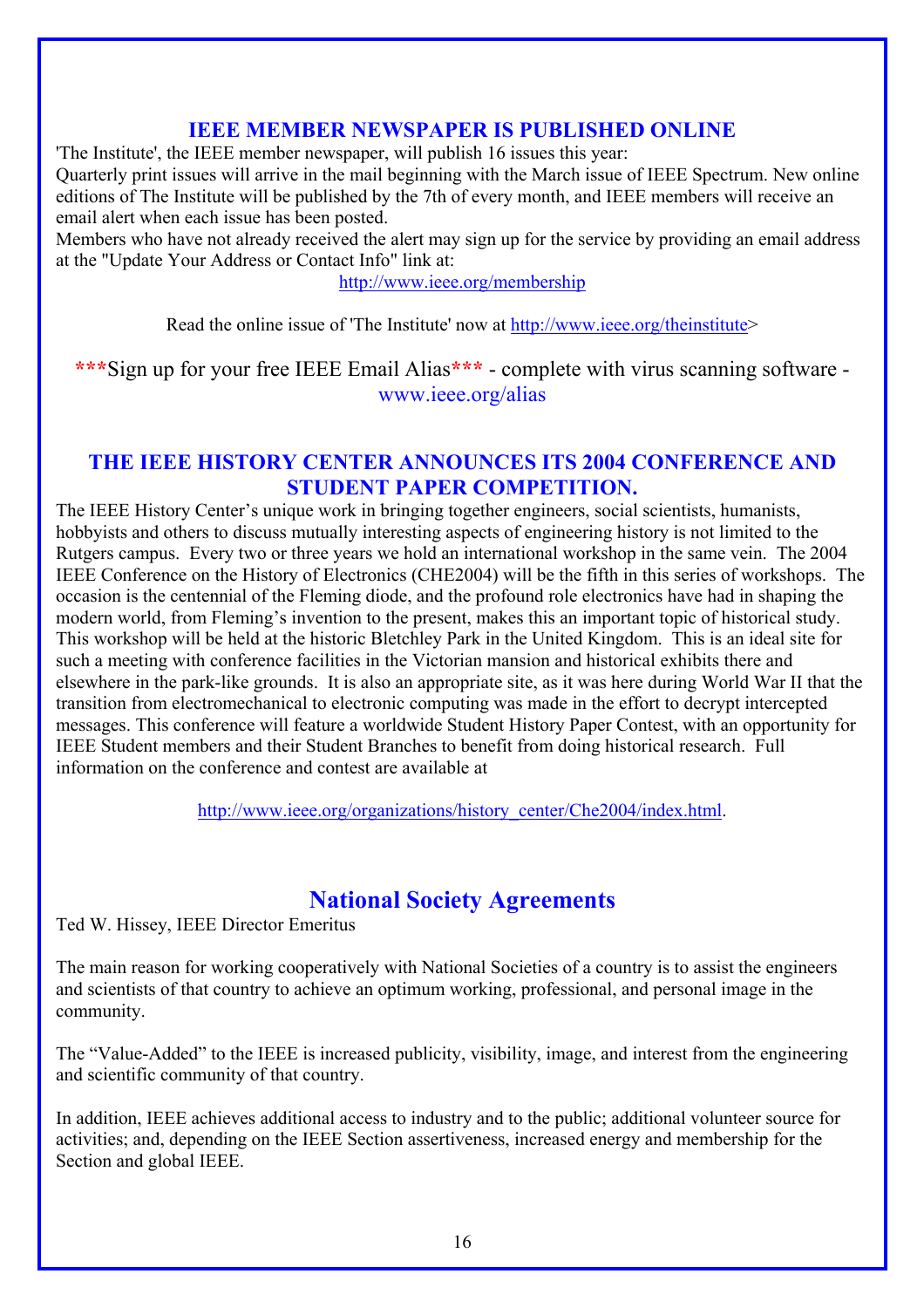### **Background**

The real success of any NSA depends on the Section, or geographic Council involvement and energy. It is imperative for the Section to be energetic and assertive in seeking cooperative activities with the National Society (NS), if the arrangement is to have success.

The cooperation of the IEEE Section with the country National Society can take one of two approaches

- Formal with a signed agreement
- Informal based on "word" agreement or a "handshake"

This cooperation can be effective under ether approach. It basically depends on the culture, and existing working relationship between the IEEE Section and the local organization as to whether the National Society desires a formal agreement to identify the relationship.

Some National Societies feel more comfortable with a signed agreement – often commenting that such an agreement with the IEEE and / or with the IEEE Technical Societies gives them a prestigious position to present to their members, and the community.

Other examples have shown that these joint activities stimulate the members of the IEEE Section - creating greater energy, enthusiasm, and volunteerism.

It must be recognized that the signing of a joint cooperative National Society Agreement (NSA) is only a small step in the process of cooperation. The important steps follow, i.e. those of creating joint cooperative projects and programs such as;

- Joint Awards
- Technical, and / or social meetings
- Seminars, Tutorials, and Short Courses
- Joint meetings on visits by IEEE Distinguished Lecturers
- Conferences and exhibitions

Even though it has been emphasized to the Sections, and Section Chair, that the responsibility for generating the cooperation is with the local IEEE Sections and the National Society, this responsibility is not well acknowledged and accepted.

Therefore, starting in 2003, and for the future, the Section (or Council) Chair will also sign all NSAs, new and renewed, in addition to the IEEE President.

### **Cooperation Rather than Competition**

The IEEE is committed to working cooperatively – not competitively – with the many National Societies with whom we have agreements, and/or close ties. This commitment brings to the IEEE, and its' organizational units, another obligation – to be flexible, understanding, and responsive to the differences in culture, thought processes, language, laws, etc.

In all cases the NSAs signed by the IEEE President) have been worded so that they do not inhibit the initiatives or operations of the IEEE Sections, Technical Societies and Councils.

All NSAs encourage "Sister Society" agreements (SSAs) between the IEEE Operating Units and the National Society, thus allowing innovations in the area of society dues, publications, products and services and joint activities.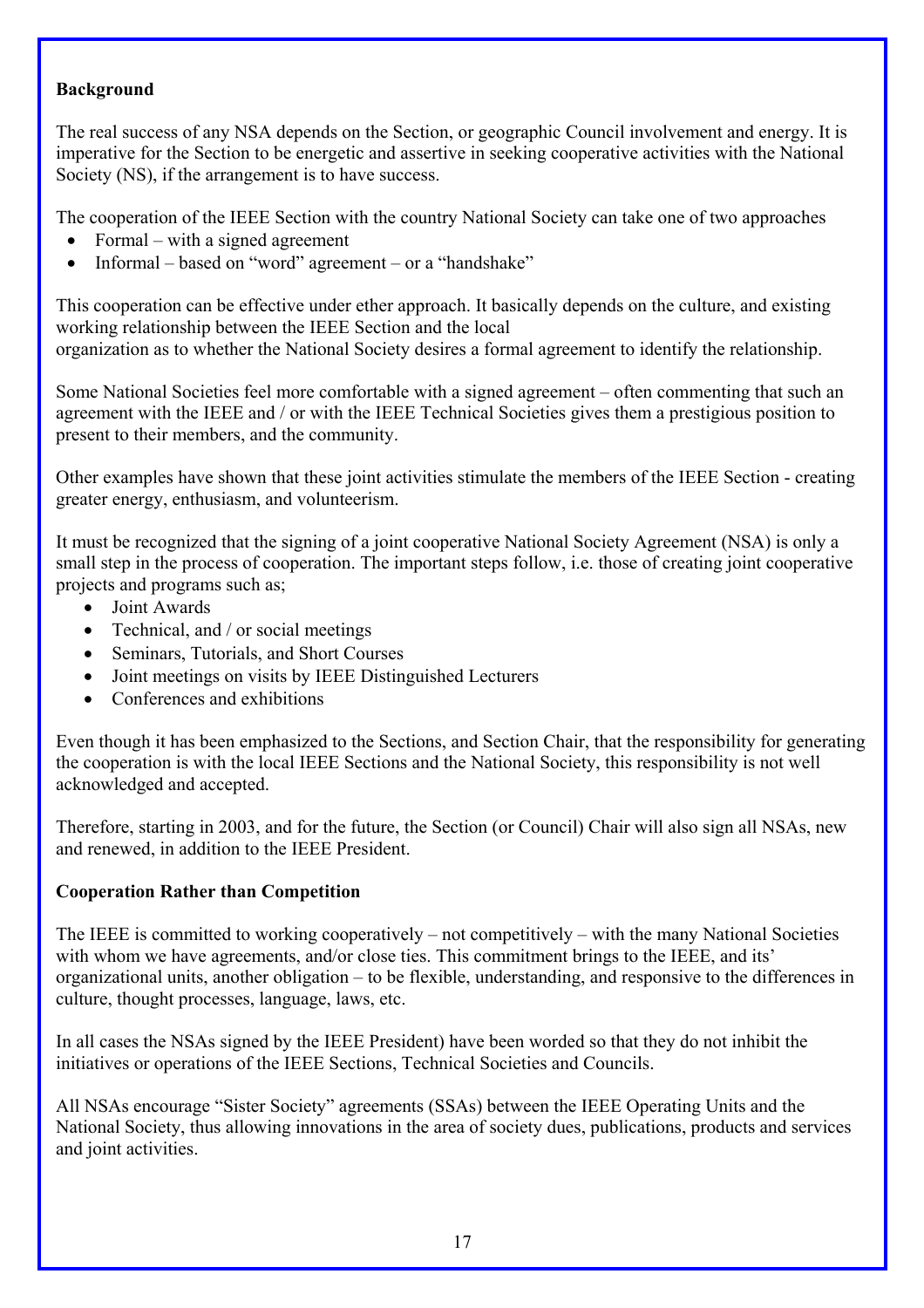Achieving better cooperation with, and better recognition from, Industry, is an often-stated issue with all of the IEEE organizational units. These agreements have enhanced IEEE's interface and visibility with industry in the involved countries, as well as provided an excellent opportunity for additional IEEE/Industry cooperative activities.

### **Where Do We Stand Now?**

IEEE has some 65 "umbrella" type active NSAs with various National Societies and Industry associations around the world. These agreements cover 39 countries, and are under the control of 33 IEEE Sections, 4 Country IEEE Councils, and 3 IEEE Regions.

Normally, the request for an NSA agreement comes from the IEEE Section chair or one of their appointees. They have normally reviewed the material on the IEEE WEB site, and proceed from there.

If they have questions, they then can contact national-societies  $\omega$ ieee.org for additional information.

In addition to the availability of the listing of NSAs by IEEE Geographic Region on the IEEE WEB site under [www.ieee.org/nsa](http://www.ieee.org/nsa), an up-dated version of the NSA listing has been distributed regularly to many IEEE stakeholders.

The NSA page contains;

- Background of NSAs
- NSA listing by Geographical IEEE Region
- SSA listing showing various IEEE Society and Council agreements
- Sample NSA Memorandum of Understanding (MOU)
- Ideas for cooperation

### Evaluation / Effectiveness

The effectiveness of these agreements has been under study for several years to try to establish the true "value added" to IEEE of these agreements.

It is difficult to establish firm statistical data to prove, or disprove the effectiveness to IEEE of these NSA cooperative agreements. Many of the gains are intangible.

One example of such an intangible value is gained from the creation of Joint National Society / IEEE Awards. This has been proven through the successful joint award ventures of the Peru and Singapore IEEE **Sections** 

In Singapore, the recipient of the 2003 first IES / IEEE Joint Medal of Excellence Award was the distinguished engineer/scientist/manager Prof. Su Guaning. In addition to his important government contributions, he was recently made President of the prestigious Nanyang Technological University. This event in addition to the many cooperative IES / IEEE activities has raised the image of the IEEE, and of engineers and scientists in Singapore. Since the award event was partially sponsored and fully attended by local industry, it also brought the IEEE name to industry once again.

Other Sections have cooperated with their local National Society to sponsor seminars, tutorials, exhibitions, and distinguished lecturers along with other joint activities.

Feedback and thoughts on additional ideas for cooperation is encouraged, to assist the Section chairs in their efforts to improve National Society / IEEE Cooperative activities.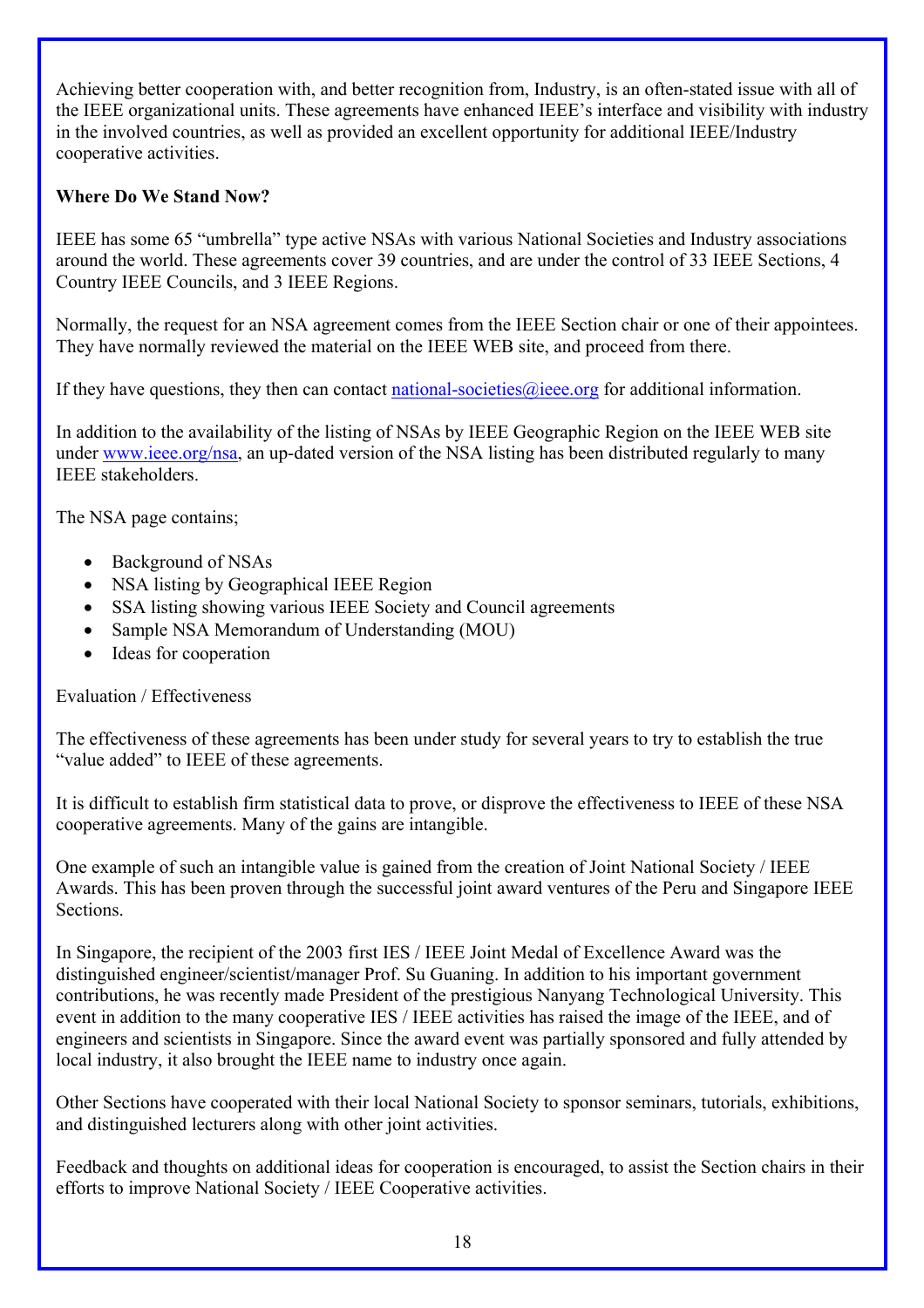# **Asia and Pacific (IEEE Region 10)**

\* Indicates membership discounts are available if individuals who are members of both IEEE and the national society.

### Australia

• IEAust, Institution of Engineers, Australia\*

### China

• CUEI, China Union of Electrotechnology and Information Science\*

### India

- IEI, Institution of Engineers, India
- IETE, Institute of Electronics and Telecommunications Engineers<sup>\*</sup>

### Indonesia

- AEEE, Association of Electrical and Electronic Engineering of the Indonesian Institute of Engineers
- IABA, Indonesian Association of British Alumni

### Japan

- IEEJ, Institute of Electrical Engineers of Japan
- IEICE, Institute of Electronics, Information and Communication Engineers
- IEIJ, Illuminating Engineering Institute of Japan\*
- IPSJ, Information Processing Society of Japan\*
- ITE, Institute of Image Information and Television Engineers of Japan
- **JSAP**, Japan Society of Applied Physics
- JSSPRM, Japan Society for Science Policy and Research Management
- SICE, Society of Instrument and Control Engineers\*

### Korea

- IEEK, Institute of Electronics Engineers Korea\*
- KISS, Korea Information Society \*

### Malaysia

IEM, Institution of Engineers, Malaysia

## New Zealand

• IPENZ, Institution of Professional Engineers New Zealand\*

### Pakistan

• IEP, Institution of Engineers, Pakistan\*

### **Philippines**

- IECEP, Institute of Electronics and Communications Engineers of the Philippines\*
- IIEE, Institute of Integrated Electrical Engineers of the Philippines, Inc.\*
- PETEF, Philippines Electronics and Telecommunications Federation\*

## Singapore

• IES, Institution of Engineers, Singapore\*

### Vietnam

• REV, Radio-Electronics Association Vietnam\*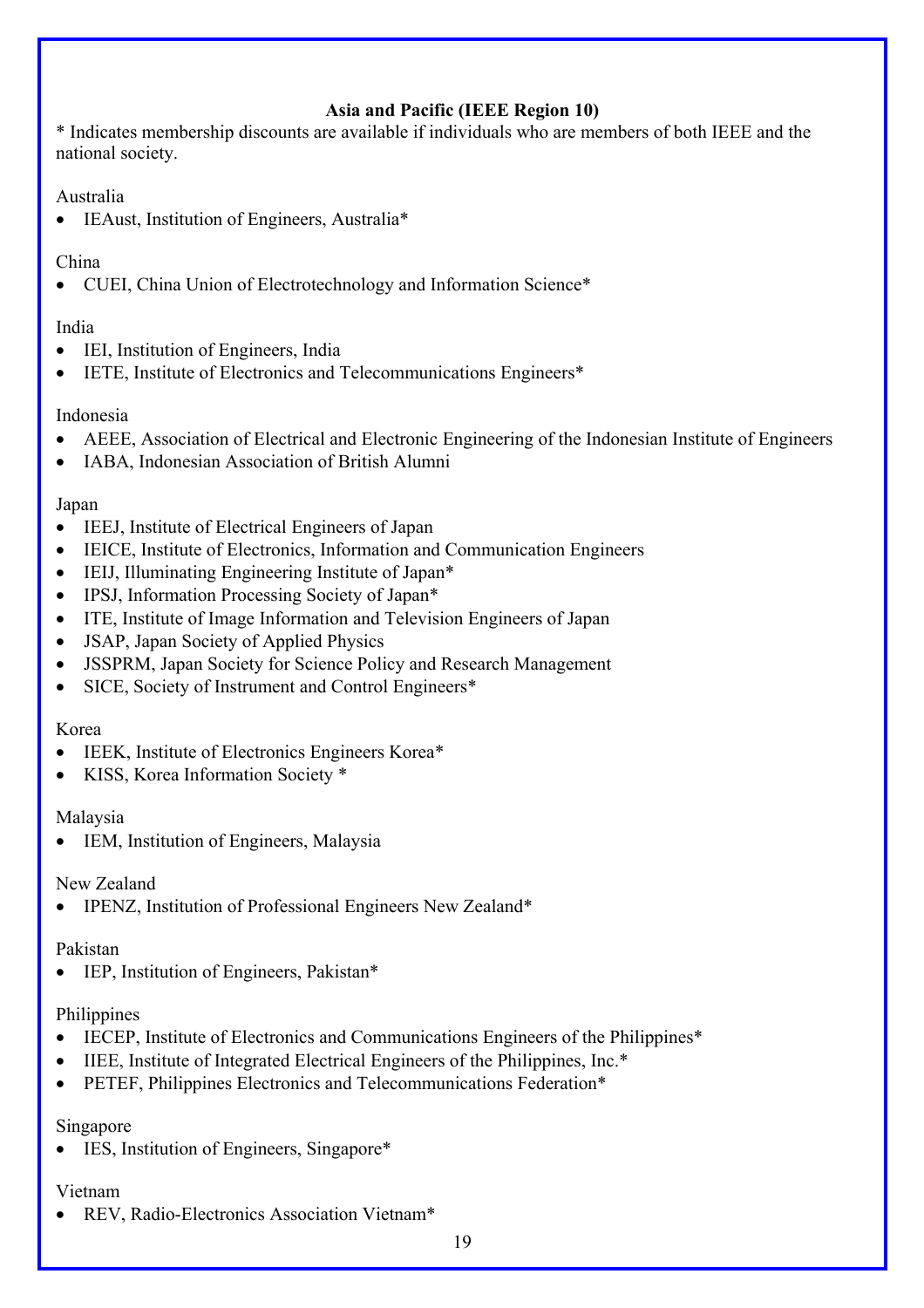## **IEEE REGION 10 - EXECUTIVE COMMITTEE 2003**

| Director - Jung-Uck Seo                 | <b>Past Director - Teck Seng Low</b> | <b>Director Elect -</b>             |
|-----------------------------------------|--------------------------------------|-------------------------------------|
|                                         |                                      | Seeichi Takeuchi                    |
|                                         |                                      |                                     |
| <b>Secretary - Yong-Jin Park</b>        | <b>Treasurer - Dae-Young Kim</b>     | <b>Awards Coordinator: Y.W. Liu</b> |
| <b>NIEEE</b> Region 10 EXCOM Meet       |                                      |                                     |
| <b>Chapter /Section &amp; Strategic</b> | <b>Educational Activities &amp;</b>  | <b>Electronic Communication</b>     |
| <b>Planning Coordinator:</b>            | <b>Recognized Education Program</b>  | <b>Coordinator: Kae Dal Kwack</b>   |
| Lawrence.W.C. Wong                      | Coordinator: Aki Nishihara           |                                     |
|                                         |                                      |                                     |
| <b>GOLD Representative:</b>             | <b>Membership Development</b>        | <b>Newsletter Editor:</b>           |
| <b>Tuptim Angkaew</b>                   | <b>Coordinator: Hiro Haneda</b>      | <b>Harry McDonald</b>               |
|                                         |                                      | and less                            |
| <b>Regional Chapter Coordinator:</b>    | <b>Regional Conference</b>           | <b>Technical Activities</b>         |
| <b>Miki Yamamoto</b>                    | Coordinator:                         | <b>Coordinator: Tee Hiang Cheng</b> |
|                                         | Janina. Mazierska                    |                                     |
|                                         |                                      |                                     |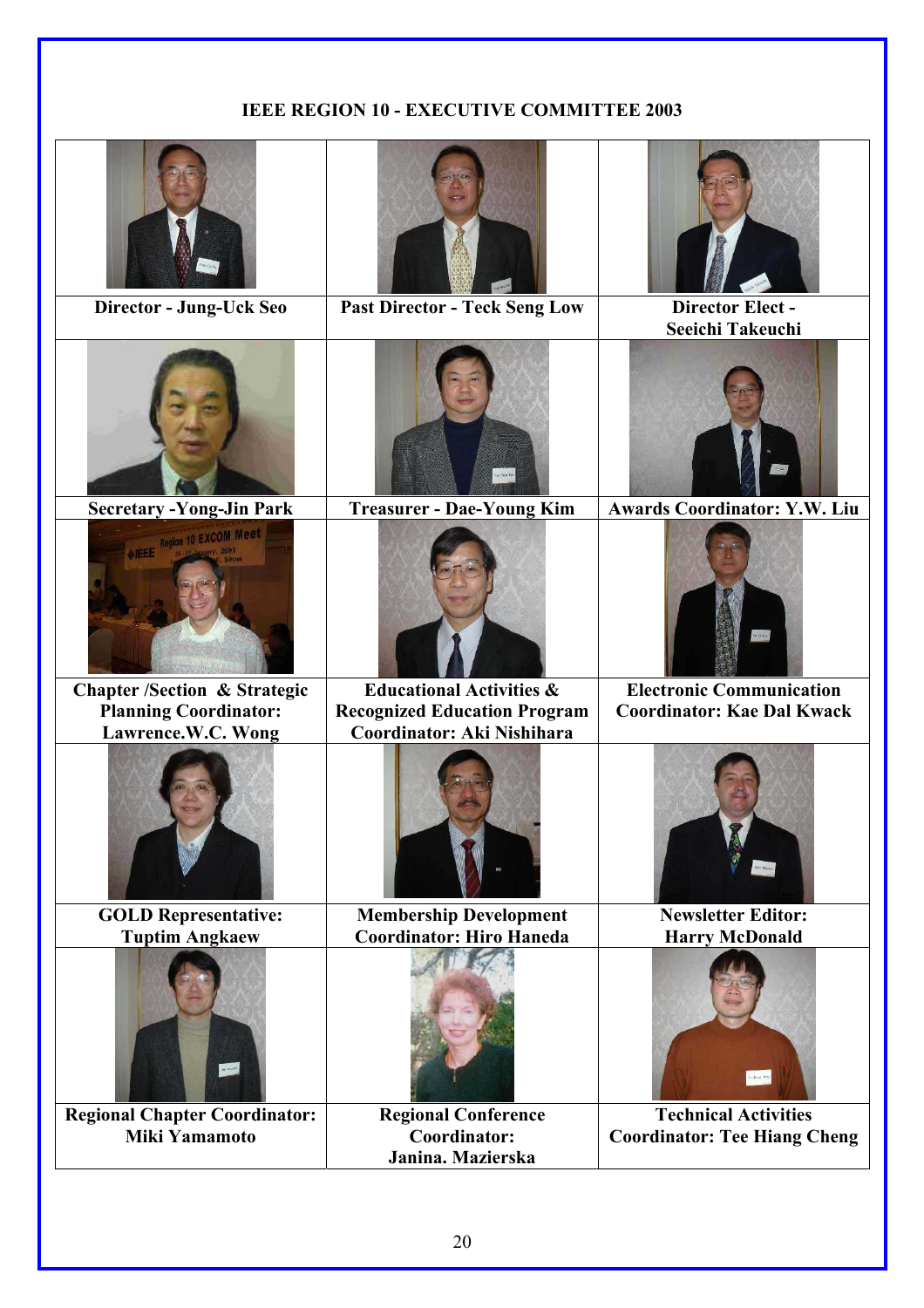

**\*\*Note: R10 Student rep and IEEE APO Manager included but are not Excom members** 

| Director: Jung Uck Seo                            | juseo@ieee.org                     |  |
|---------------------------------------------------|------------------------------------|--|
| Immediate Past Director: T. S. Low                | elelowts@nus.edu.sg                |  |
| Director-Elect : S. Takeuchi                      | takeuchi@dendai.ac.jp              |  |
| Secretary: Yong-Jin Park                          | park@hyuee.hanyang.ac.kr           |  |
| Treasurer: Dae Young Kim                          | dykim@cnu.ac.kr                    |  |
| Awards Coordinator: Y.W. Liu                      | $y$ .liu@ieee.org                  |  |
| Chapter /Section Coordinator: L.W.C. Wong         | lwong@i2r.a-star.edu.sg            |  |
| Educational Activities Coordinator: A. Nishihara  | aki@ec.ss.titech.ac.jp             |  |
| Electronic Communication Coordinator: Kae Dal     | kwack@hanyang.ac.kr                |  |
| Kwack                                             |                                    |  |
| <b>GOLD Representative: Tuptim Angkaew</b>        | feetak@kankrow.eng.chula.ac.th     |  |
| Membership Development Coordinator: H. Haneda     | h.haneda@ieee.org                  |  |
| Newsletter Editor: Harry McDonald                 | harry.mcdonald@westernpower.com.au |  |
| Regional Chapter Coordinator: M. Yamamoto         | yamamoto@comm.eng.osaka-u.ac.jp    |  |
| Regional Conference Coordinator: J. Mazierska     | j.mazierska@ieee.org               |  |
| Technical Activities Coordinator: Tee Hiang Cheng | ethcheng@ntu.edu.sg                |  |
| Recognized Education Program Coordinator: A.      | aki@ec.ss.titech.ac.jp             |  |
| Nishihara                                         |                                    |  |
| Student Activities Coordinator: M.B. Khalid       | $maxuki@$ utm.my                   |  |
| Strategic Planning Coordinator: L.W.C. Wong       | $lwong@i2r.a-star.edu.sg$          |  |

### **2003 Region 10 EXCOM member contacts;**

# **IEEE REGION 10 - NEWSLETTER EDITORIAL DEADLINES**

Raise awareness of your own significant achievements, events and interesting IEEE activities or people in your section. Newsletter ready articles greatly appreciated. I am also looking for extra IEEE volunteer support to assist with collection of articles, editorial work and collation of the electronic newsletter. Make a note in your calendars and please submit electronic articles for inclusion by the listed dates to

## **[harry.mcdonald@ieee.org.](mailto:harry.mcdonald@ieee.org)**

Editorial Deadline Newsletter Target Issue Date

**6<sup>th</sup> Feb 2004** 27<sup>th</sup> **Feb 2004** 28<sup>th</sup> May 2004

 $7^{\text{th}}$  May 2004<br>  $6^{\text{th}}$  Aug 2004<br>  $27^{\text{th}}$  Aug 2004<br>  $27^{\text{th}}$  Aug 2004  $6^{th}$  Aug 2004<br>  $4^{th}$  Nov 2004<br>  $22^{nd}$  Nov 2004<br>  $22^{nd}$  Nov 2004  $22<sup>nd</sup>$  Nov 2004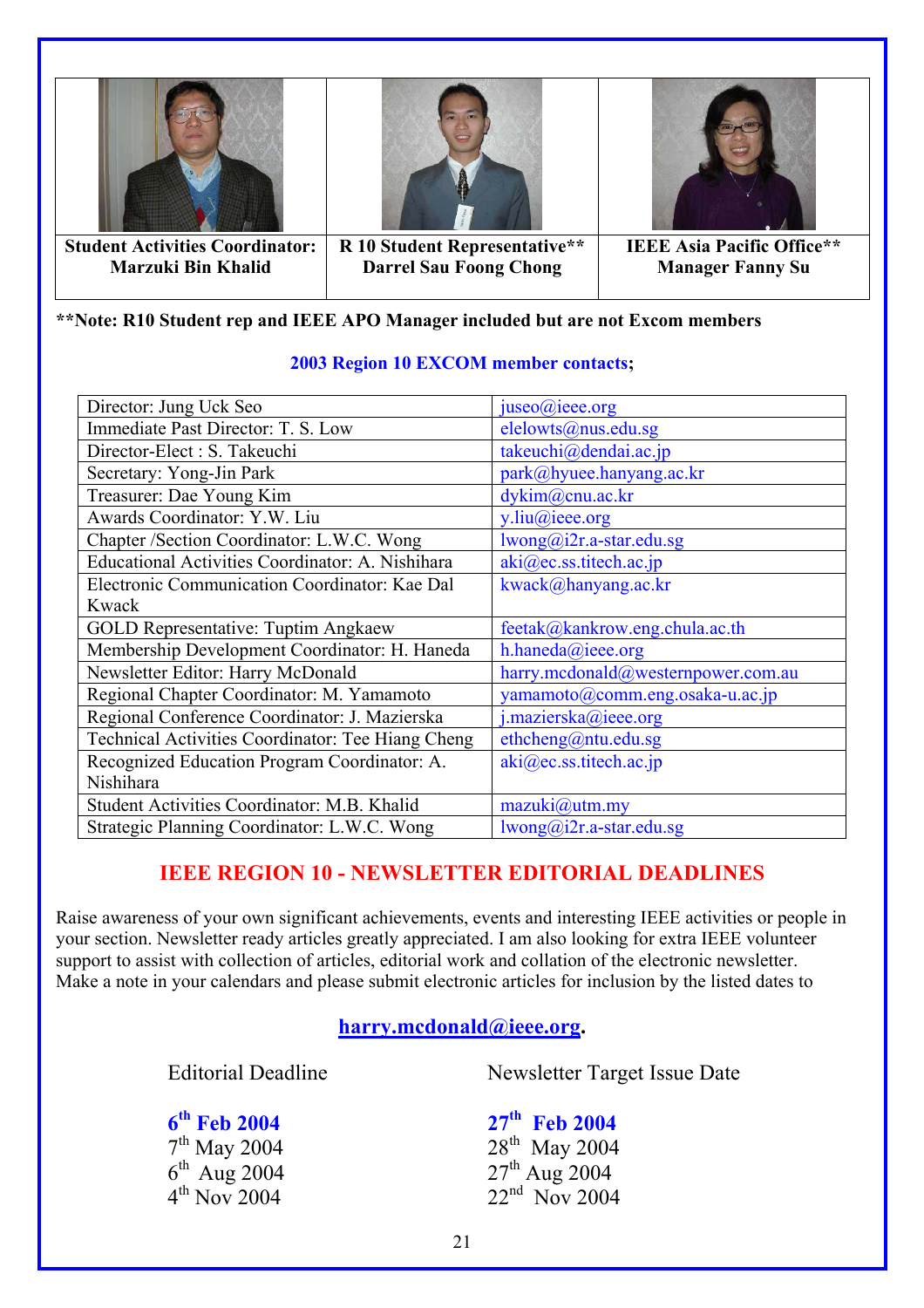### **IEEE CONFERENCES IN REGION 10 DURING THE PERIOD 1st DECEMBER 2003 - 31st MARCH 2004**

### **December 2003**

2003 IEEE International Conference on Cluster Computing Hong Kong, China 01 Dec - 04 Dec 2003 <http://www.csis.hku.hk/cluster2003/>

2003 IEEE International Symposium on Consumer Electronics - (ISCE 2003) Sydney, Australia 03 Dec - 05 Dec 2003 <http://www.ieee.org.sg/Chapters/CE/Isce03/>

2003 International Symposium on Cyber Worlds: Theory and Practice (CW) Singapore 03 Dec - 05 Dec 2003 <http://www.ntu.edu/sg/sce/cw2003>

2003 International Symposium on Intelligent Signal Processing and Communications Systems (ISPACS 2003) Awaji Island, Japan 07 Dec - 10 Dec 2003 <http://splab.cs.kitami-it.ac.jp/ispacs2003/>

2003 3rd International Symposium on Environmentally Conscious Design and Inverse Manufacturing - EcoDesign 2003 Tokyo, Japan 08 Dec - 11 Dec 2003 <http://ecodenet.com/ed2003/index.htm>

2003 IEEE Congress on Evolutionary Computation Canberra, Australia 08 Dec - 12 Dec 2003 [http://www.cs.adfa.edu.au/cec\\_2003/](http://www.cs.adfa.edu.au/cec_2003/)

2003 IEEE International Multitopic Conference (INMIC) Islamabad, Pakistan 08 Dec - 09 Dec 2003 <http://www.giki.edu.pk/inmic/inmic.htm>

2003 5th Electronic Packaging Technology Conference -(EPTC 2003) Singapore 10 Dec - 12 Dec 2003 [http://www.eptc-ieee.net](http://www.eptc-ieee.net/)

2003 International Workshop on Multimedia Software Engineering (MSE 2003) Taichung, Taiwan 10 Dec - 12 Dec 2003 [http://mse2003.ece.uci.edu](http://mse2003.ece.uci.edu/)

2003 3rd International Conference on Hybrid Intelligent Systems Victoria, Australia 14 Dec - 17 Dec 2003 <http://www.his03.hybridsystem.com/>

2003 International Conference on Informatics Cybernetics and Systems (ICICS) Kaohsiung County, Taiwan 14 Dec - 16 Dec 2003 <http://www.isu.edu.tw/ICICS2003/>

2003 Conf. on Lasers & Electro Optics & The Pacific Rim Conf. on Lasers and Electro - Optics CLEO/PACIFIC RIM 2003 Taipei, Taiwan **RESCHEDULED from July 2 15 Dec - 19 Dec 2003** 

<http://cc.ee.ntu.edu.tw/~cpr2003>

2003 Joint Conference of the 4th International Conference on Communications & Signal Processing & 4th Pacific-Rim Conference on Multimedia **Singapore** 15 Dec - 18 Dec 2003 <http://www.ntu.edu.sg/icics%2Dpcm03/>

2003 IEEE National Power Engineering Conference (PECon) 15 Dec - 16 Dec 2003 Selangor, Malaysia <http://www.ewh.ieee.org/soc/pes/malaysia/>

2003 8th International Conference on Electromagnetic Interference and Compatibility (INCEMIC 2003) Madras, India 16 Dec - 19 Dec 2003 <http://www.semcei.org/incemic2003.html>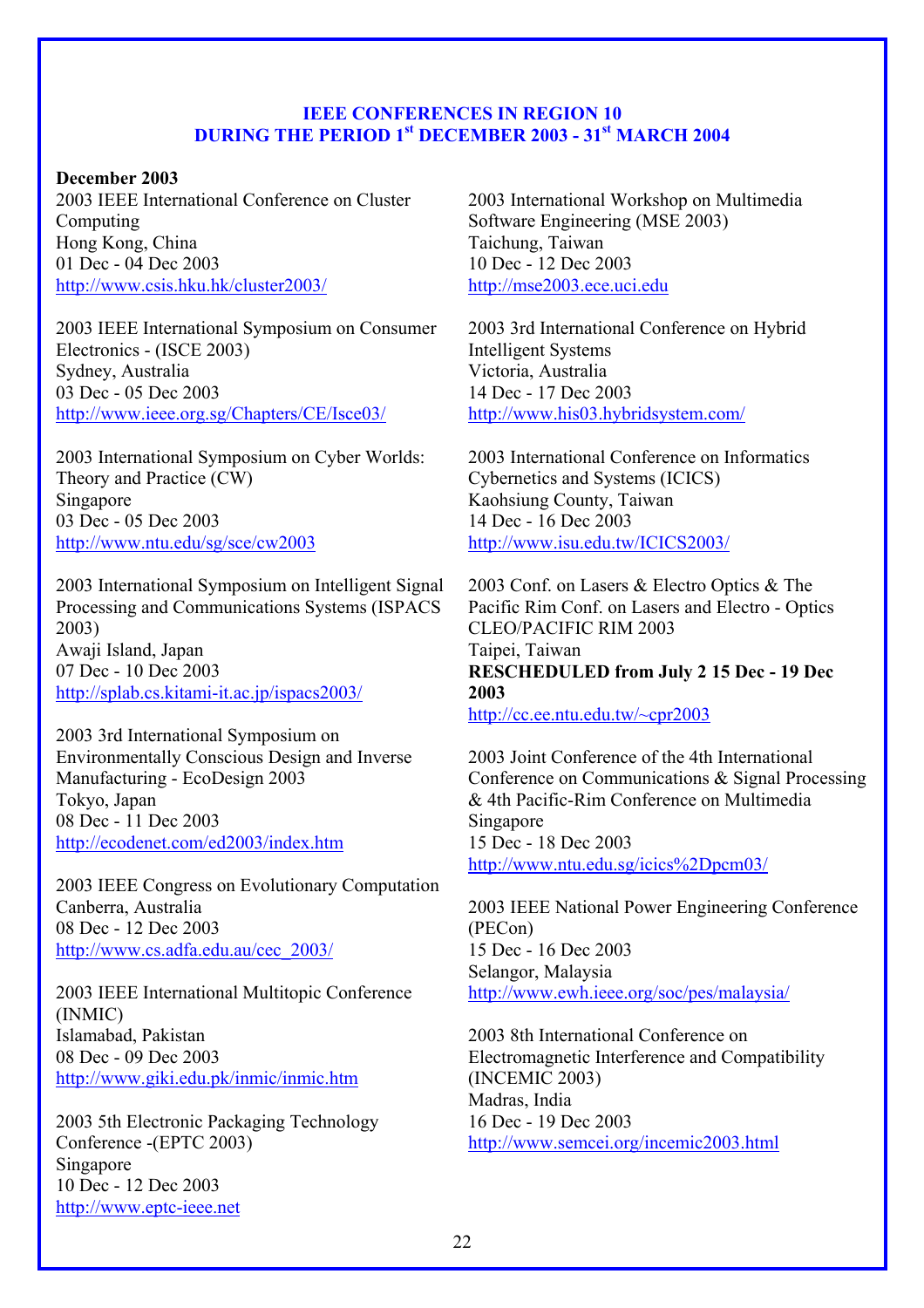#### **December 2003 (contd)**

2003 IEEE Conference on Electron Devices and Solid State Circuits Hong Kong, China **RESCHEDULED** from July 13, 2003 to 16 Dec - 18 <http://delta2004.ecu.edu.au/> **Dec 2003**  [http://www.ee.ust.hk/ieee\\_eds/edssc.htm](http://www.ee.ust.hk/ieee_eds/edssc.htm)

2003 International Conference on High Performance Computing - India (HIPC) Bangalore, India 17 Dec - 20 Dec 2003 <http://www.hipc.org/index.html>

#### **January 2004**

2004 International Conference on Computers and Devices for Communication (CODEC) Calcutta, India 01 Jan - 03 Jan 2004 <http://www.irpel.org/codec/codec04.html>

2004 17th International Conference on VLSI Design: concurrently with the 2<sup>nd</sup> International Conference on Papeete, Tahiti, French Polynesia Embedded Systems Design Mumbai, India 05 Jan - 09 Jan 2004 <http://vlsi.nec.nj.com/~chak/vlsi2004>

2004 International Symposium on Nanoelectronic Circuits & Giga-Scale Systems (ISNCG) Miao-Li, Taiwan **RESCHEDULED from Oct. 27, 2003 10 Jan - 12 Jan 2004**  <http://www.isncgs.nlhu.edu.tw/>

2004 7th International Topical Workshop on Contemporary Photonic Technologies (CPT) Tokyo, Japan 14 Jan - 16 Jan 2004 [http://www.cpt-symposium.com](http://www.cpt-symposium.com/)

2004 Asia and South Pacific Design Automation Conference ASP-DAC 2004 Yokohama, Kanagawa, Japan 27 Jan - 30 Jan 2004 <http://www.aspdac.com/>

2004 IEEE International Workshop on Electronic Design, Test and Application (DELTA) Perth, Western Australia 28 Jan - 30 Jan 2004

**February 2004**  2004 6th International Conference AdvancedCommunication Technology (ICACT) Pyeong Chang-Goon, Korea 09 Feb - 11 Feb 2004 [http://icact.nca.or.kr](http://icact.nca.or.kr/) 

### **March 2004**

INFOCOM 2004 Hong Kong, China 03 Mar - 13 Mar 2004 <http://www.comsoc.org/confs/infocom/index.html>

2004 Pacific Rim International Symposium on Dependable Computing (PRDC) 03 Mar - 05 Mar 2004 <http://www.laas.fr/PRDC10/>

2004 13th Annual Wireless and Optical Communications Conference Taipei, Taiwan 08 Mar - 10 Mar 2004 [http://www.wocc.org](http://www.wocc.org/) 

2004 International Workshop on Junction Technology (IWJT) Shanghai, China 15 Mar - 16 Mar 2004 <http://www.cie-china.org/iwjt-2004/>

2004 Second Joint Symposium on Opto and Microelectronic Devices and Circuits (SODC 2004) Wuhan, China 21 Mar - 30 Mar 2004 [http://www.onel.edu.cn](http://www.onel.edu.cn/) 

2004 IEEE International Conference on Networking, Sensing and Control (ICNSC) Taipei, Taiwan 21 Mar - 23 Mar 2004 [http://www.ieeesmc.org/webpages/conferences/ICNS](http://www.ieeesmc.org/webpages/conferences/ICNSC2004CFP.pdf) [C2004CFP.pdf](http://www.ieeesmc.org/webpages/conferences/ICNSC2004CFP.pdf)